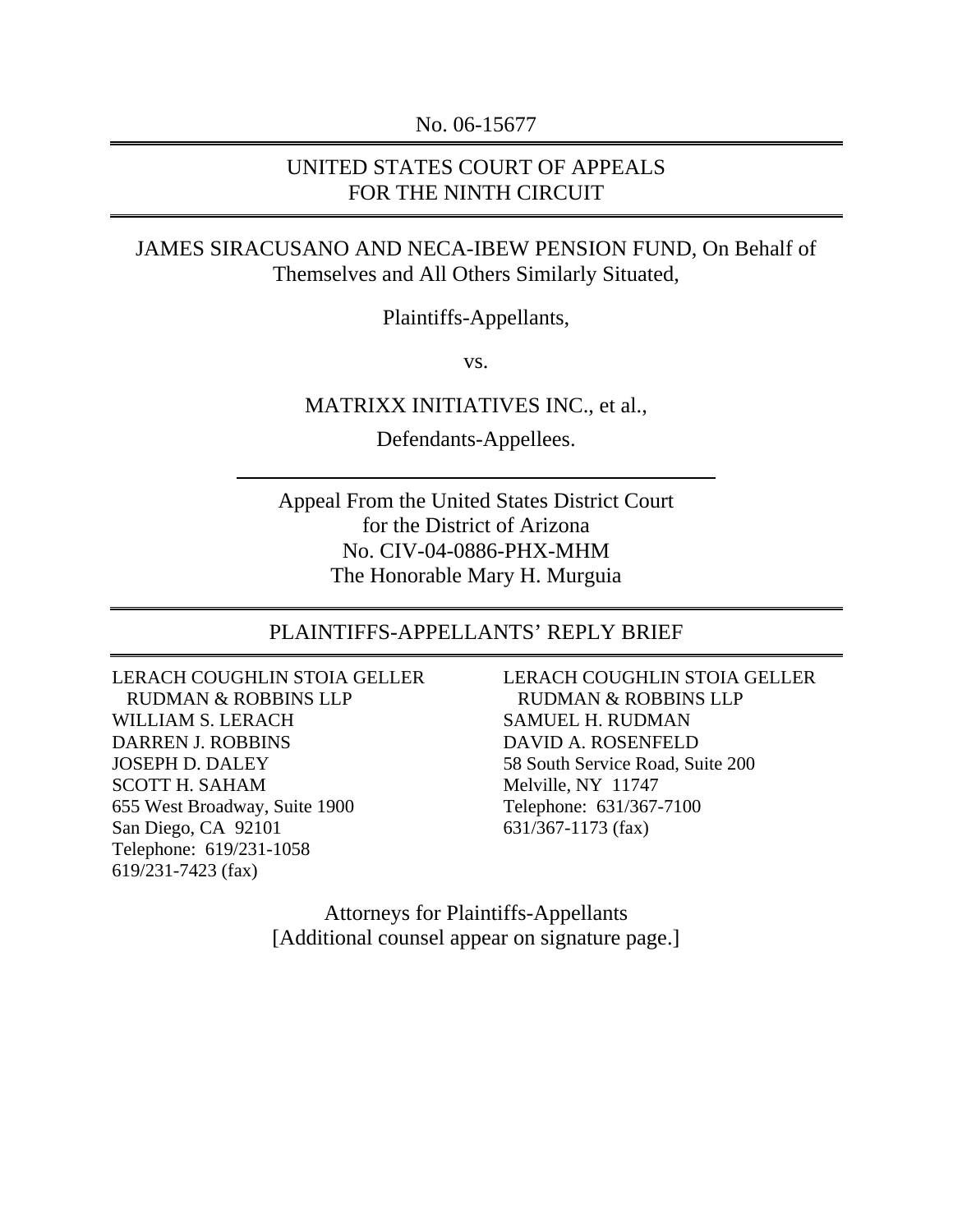# **TABLE OF CONTENTS**

| I. |           | The District Court's Improper Construction of a Bright-Line<br>A.<br>Materiality Test Requiring "Statistical Significance" Warrants |                                                                                                                     |  |
|----|-----------|-------------------------------------------------------------------------------------------------------------------------------------|---------------------------------------------------------------------------------------------------------------------|--|
|    |           |                                                                                                                                     |                                                                                                                     |  |
|    |           | 1.                                                                                                                                  | Defendants Vainly Attempt to Downplay the District<br>Court's Insistence on "Statistical Significance" as a         |  |
|    |           | 2.                                                                                                                                  | On the Facts Presented, Materiality Is Better Left for a                                                            |  |
|    |           | 3.                                                                                                                                  | Defendants' Alternative Grounds for Affirmance Are                                                                  |  |
|    | <b>B.</b> | The Complaint's Allegations Raise a Strong Inference of<br>.23                                                                      |                                                                                                                     |  |
|    |           | 1.                                                                                                                                  | Defendants' Purported Lack of "Motive" Is Nothing but<br>an Irrelevant Distraction from Facts that, Considered as a |  |
|    |           | 2.                                                                                                                                  | Defendants Unsuccessfully Attack Other Allegations that<br>Help to Bolster the Strong Inference of Scienter26       |  |
| H. |           |                                                                                                                                     |                                                                                                                     |  |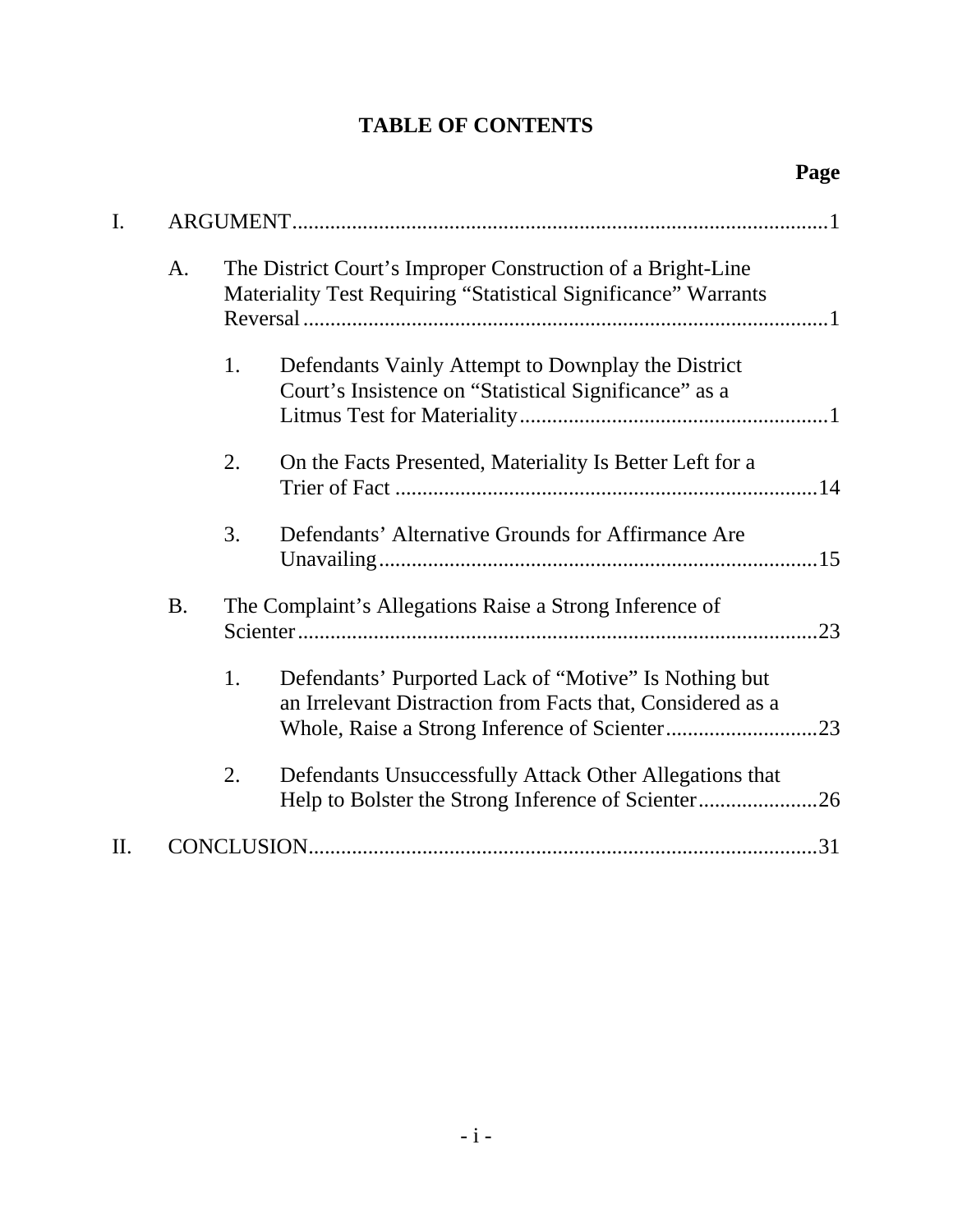## **TABLE OF CASES**

# **CASES**

| Adams v. Kinder-Morgan, Inc.,                                              |
|----------------------------------------------------------------------------|
| Aldridge v. A.T. Cross Corp.,                                              |
| Andersen v. Cumming,                                                       |
|                                                                            |
| Asher v. Baxter Int'l Inc.,<br>377 F.3d 727 (7th Cir. 2004), cert. denied, |
| Basic Inc. v. Levinson,                                                    |
| Blake v. Dierdorff,                                                        |
| Casella v. Webb,                                                           |
| City of Philadelphia v. Fleming Cos.,                                      |
| Cooper v. Pickett,                                                         |
| Desi's Pizza, Inc. v. City of Wilkes-Barre,                                |
| Elkind v. Liggett & Myers, Inc.,                                           |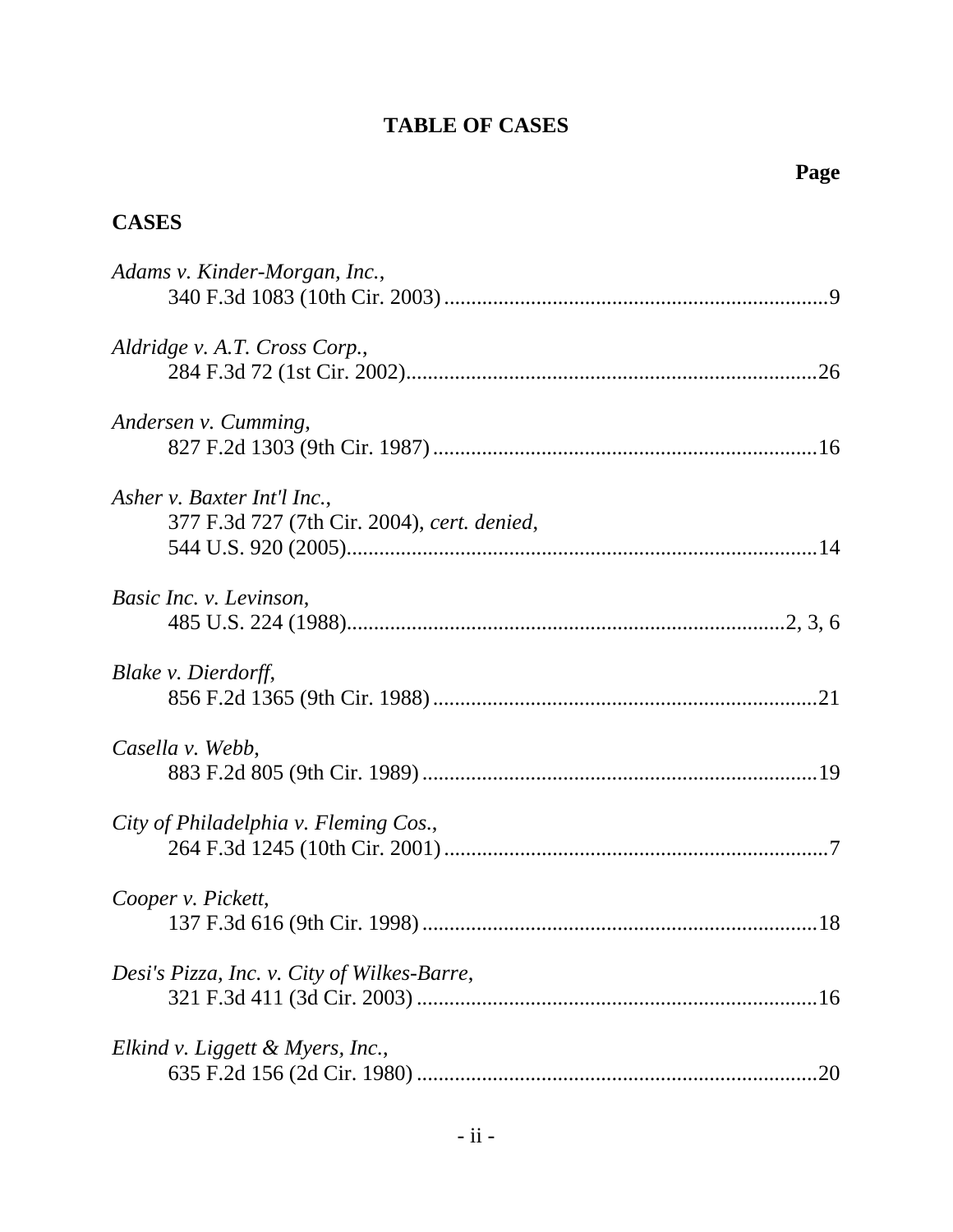| Eminence Capital, L.L.C. v. Aspeon, Inc.,          |
|----------------------------------------------------|
| Equibank, N.A. v. Wheeling-Pittsburgh Steel Corp., |
| Fecht v. Price Co.,                                |
| Fla. State Bd. of Admin. v. Green Tree Fin. Corp., |
| Foman v. Davis,                                    |
| Ganino v. Citizens Utils. Co.,                     |
| Goldman v. Belden,                                 |
| Greater Los Angeles Council on Deafness v. Zolin,  |
| Hanon v. Dataproducts Corp.,                       |
| Herman & MacLean v. Huddleston,                    |
| Howard v. Everex Sys.,                             |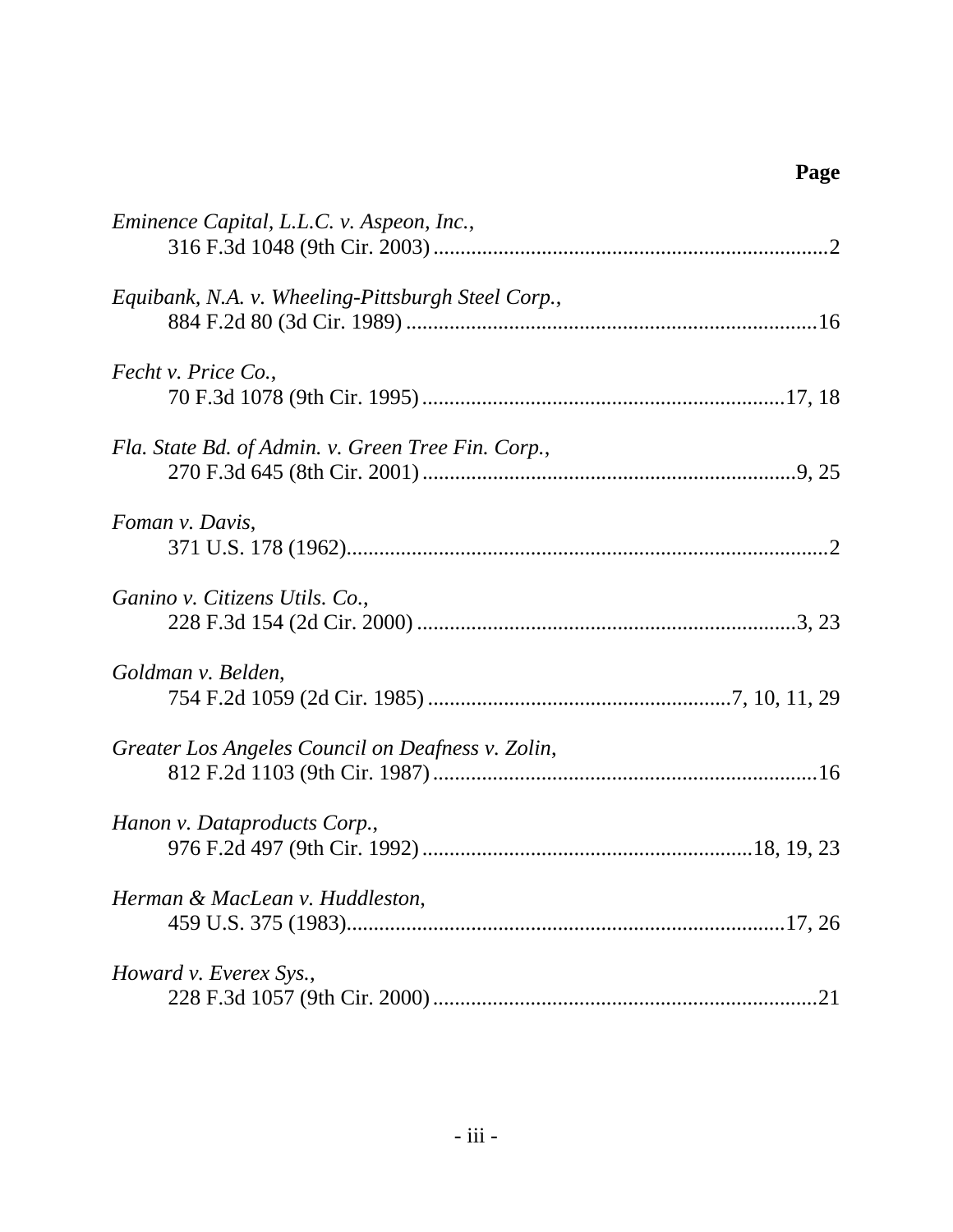| Huddleston v. Herman & MacLean,                   |
|---------------------------------------------------|
| 640 F.2d 534 (5th Cir. 1981),                     |
| aff'd in part and rev'd in part on other grounds, |
|                                                   |
| In re BISYS Sec. Litig.,                          |
|                                                   |
| In re Carter-Wallace, Inc.,                       |
|                                                   |
| In re Carter-Wallace Sec. Litig.,                 |
|                                                   |
| In re Convergent Techs. Sec. Litig.,              |
|                                                   |
| In re GlenFed, Inc. Sec. Litig.,                  |
|                                                   |
| In re Intrabiotics Pharms. Sec. Litig.,           |
| No. C 04-02675 JSW, 2006 U.S. Dist. LEXIS 56427   |
|                                                   |
| In re Secure Computing Corp. Sec. Litig.,         |
|                                                   |
| Jones v. Johnson,                                 |
|                                                   |
| Levan v. Capital Cities/ABC, Inc.,                |
|                                                   |
| Makor Issues & Rights, Ltd. v. Tellabs, Inc.,     |
|                                                   |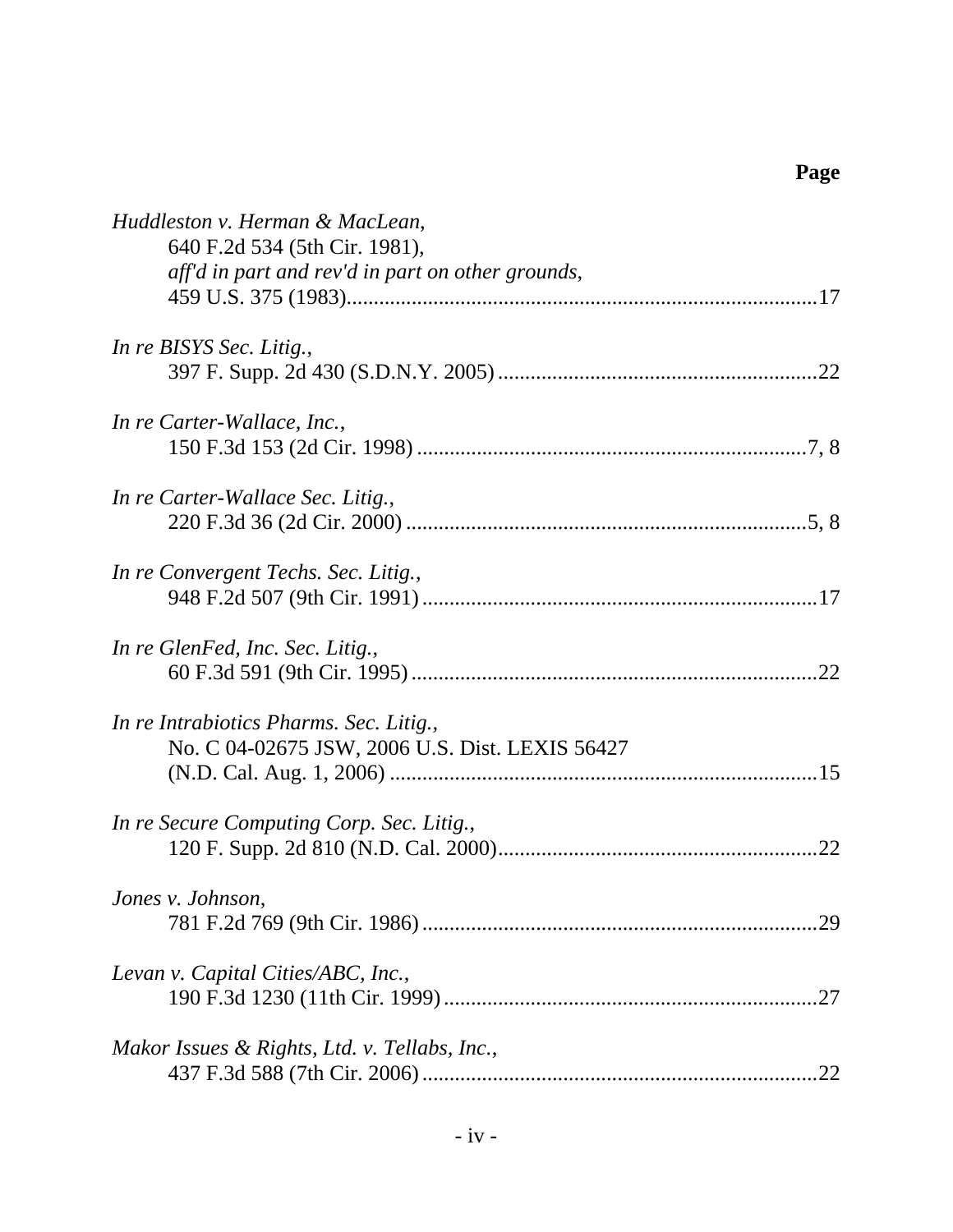| Martinez v. Schlumberger, Ltd.,                      |     |
|------------------------------------------------------|-----|
|                                                      |     |
| Neitzke v. Williams,                                 |     |
|                                                      |     |
| No. 84 Employer-Teamster Joint Council Pension       |     |
| Trust Fund v. Am. West Holding Corp.,                |     |
|                                                      |     |
| Novak v. Kasaks,                                     |     |
|                                                      |     |
| Oran v. Stafford,                                    |     |
|                                                      |     |
| Pirraglia v. Novell, Inc.,                           |     |
|                                                      |     |
| Provenz v. Miller,                                   |     |
|                                                      |     |
| Shaw v. Digital Equip. Corp.,                        |     |
|                                                      |     |
| Southland Sec. Corp. v. INSpire Ins. Solutions Inc., |     |
|                                                      |     |
| TSC Indus. v. Northway, Inc.,                        |     |
|                                                      |     |
| United States v. Holleman,                           |     |
|                                                      | .27 |
| United States v. Johnson Controls, Inc.,             |     |
|                                                      |     |
|                                                      |     |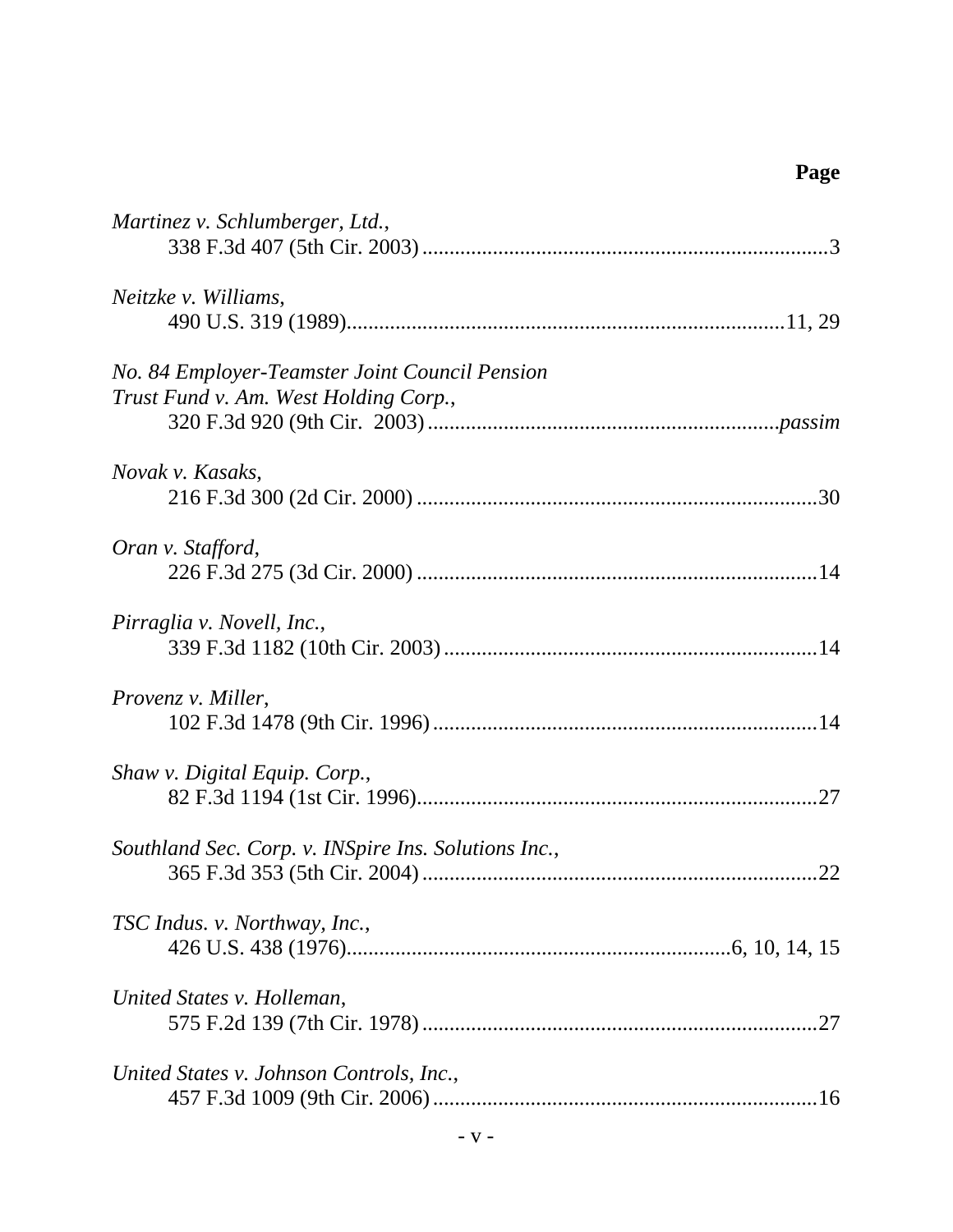| United States v. Smith,                |  |
|----------------------------------------|--|
|                                        |  |
| Virginia Bankshares, Inc. v. Sandberg, |  |
|                                        |  |
|                                        |  |
| Wool v. Tandem Computers, Inc.,        |  |
|                                        |  |
|                                        |  |
| STATUTES, RULES AND REGULATIONS        |  |

| <b>Federal Rules of Civil Procedure</b> |  |
|-----------------------------------------|--|
|                                         |  |
|                                         |  |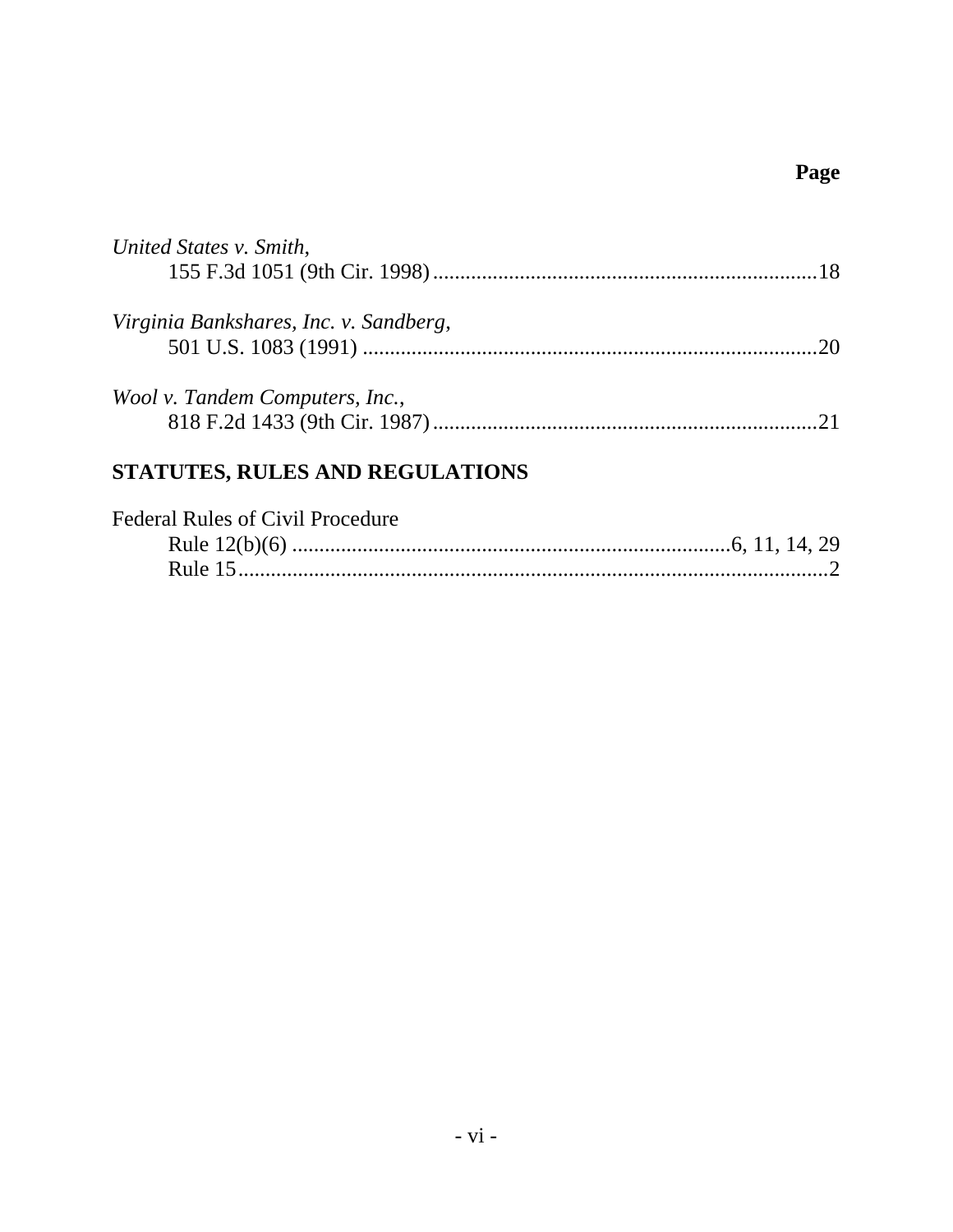#### **I. ARGUMENT**

### **A. The District Court's Improper Construction of a Bright-Line Materiality Test Requiring "Statistical Significance" Warrants Reversal**

### **1. Defendants Vainly Attempt to Downplay the District Court's Insistence on "Statistical Significance" as a Litmus Test for Materiality**

This appeal concerns the district court's construction of an artificial, bright-line test for materiality at the motion-to-dismiss stage. On no fewer than ten instances in its Order dismissing the Complaint did the district court mention the concept of "statistical significance." Repeatedly, the court pronounced plaintiffs' allegations immaterial *as a matter of law* because they did not comprise evidence of what it considered "statistically significant" events. *See, e.g.*, ER88:11 ("the Court finds 12 user complaints is not statistically significant"); ER88:12 ("the Court finds that ... Plaintiffs have failed to present evidence of a statistically significant correlation between the use of Zicam and anosmia").

Despite those demands for statistically significant evidence, defendants insist that the district court's materiality analysis was much more benign. They accuse plaintiffs of "[a]ttempting to manufacture a flaw" in the court's reasoning, and of "elevat[ing] the district court's statements about statistical significance beyond their import." Defendants' Answering Brief ("Defs.' Brf.") at 35.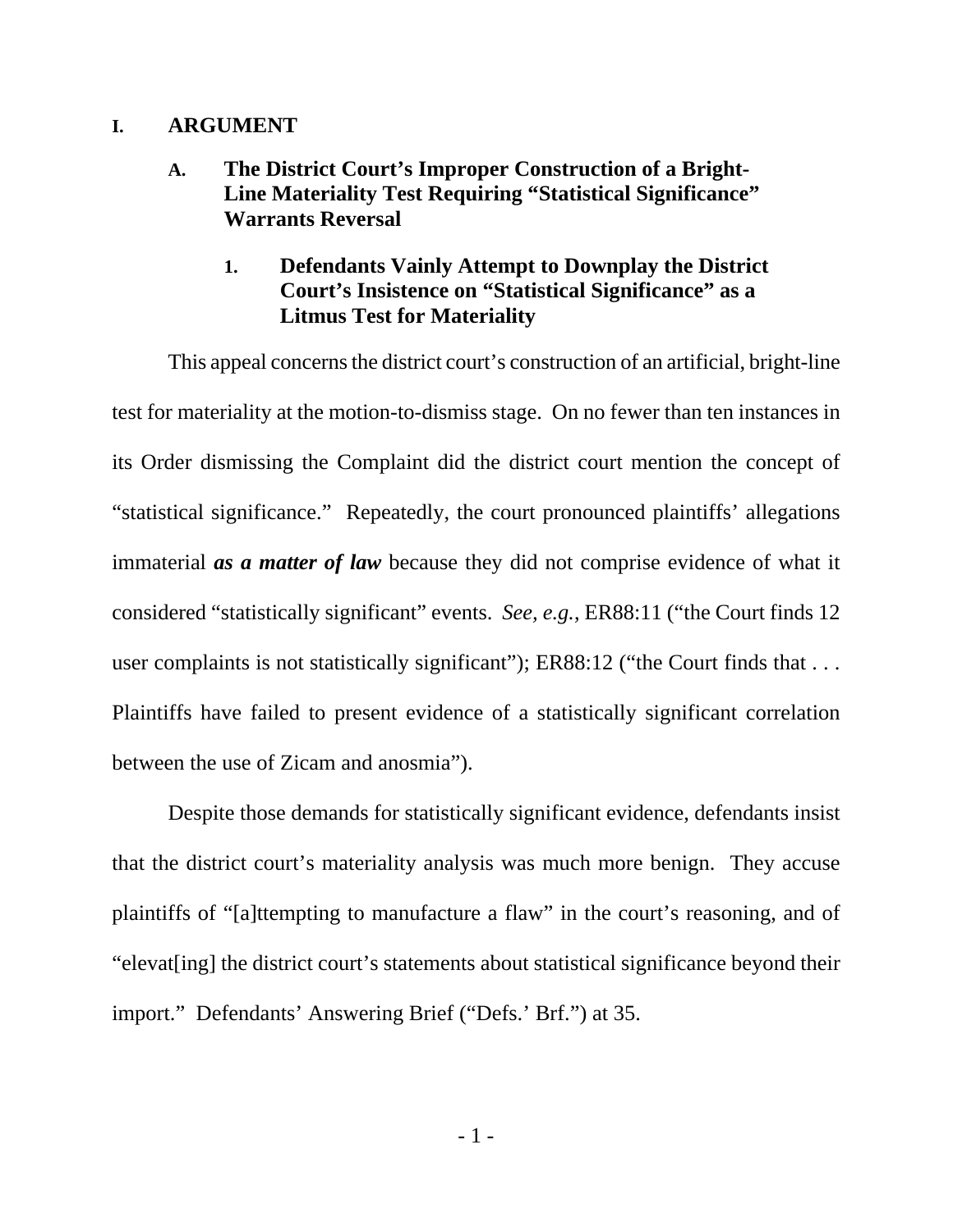But any reasoned review of the court's order reveals that "statistical significance" is precisely what drove the court's analysis. Indeed, the court even allowed its bright-line test to overpower the traditionally liberal context of leave to amend. It warned plaintiffs that any amendment would be futile, unless plaintiffs satisfied its requirement of statistically significant evidence: "Absent allegations Defendants **knew** there was a definitive and statistically significant link between Zicam and anosmia . . . , any amendment would be futile." ER88:14 (court's emphasis). This directive contradicted the traditional liberality associated with leaveto-amend considerations. *See* Fed. R. Civ. P. 15; *see also Foman v. Davis*, 371 U.S. 178, 182 (1962); *Eminence Capital, L.L.C. v. Aspeon, Inc.*, 316 F.3d 1048, 1052 (9th Cir. 2003).

The district court's materiality analysis was flawed – and the Supreme Court says so. "Any approach that designates a single fact or occurrence as always determinative of an inherently fact-specific finding such as materiality, must necessarily be over- or underinclusive." *Basic Inc. v. Levinson*, 485 U.S. 224, 236 (1988). This Court agrees. *See No. 84 Employer-Teamster Joint Council Pension Trust Fund v. Am. West Holding Corp.* ("*Am. West*"), 320 F.3d 920, 934 (9th Cir.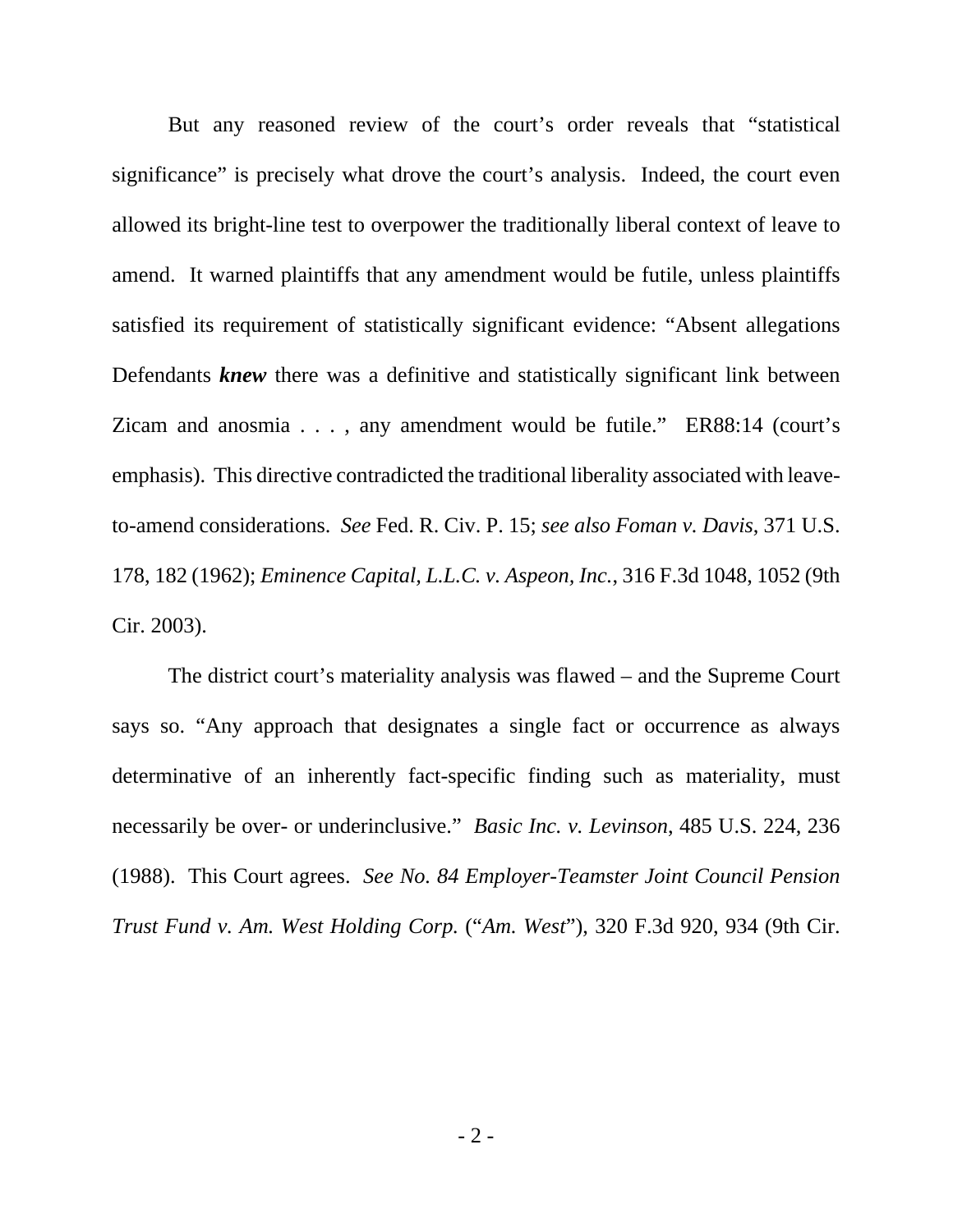2003) ("we decline to adopt a bright-line rule" for materiality). The precedents are in  $accord.<sup>1</sup>$ 

Thus, a correct analysis of materiality here asks not whether some artificial benchmark was reached, but only whether "'a reasonable shareholder would consider it important'" that large numbers of Zicam users had lost their sense of smell, or whether that fact "'would have been viewed by the reasonable investor as having significantly altered the "total mix" of information made available.'" *Basic*, 485 U.S. at 231-32 (quoting *TSC Indus. v. Northway, Inc.*, 426 U.S. 438, 449 (1976)); *Am. West*, 320 F.3d at 934.

Incredibly, defendants *do not even acknowledge Basic*'s existence! Similarly, while they cite elsewhere this Court's *Am. West* opinion for a portion of its scienter discussion, they ignore entirely its materiality holding that "we reject Defendants' argument for adoption of a bright-line rule . . . and, instead, engage in the 'factspecific inquiry' set forth in *Basic*." *Am. West*, 320 F.3d at 934 (citing *Basic*, 485 U.S. at 240).

<sup>1</sup> *See, e.g.*, *Ganino v. Citizens Utils. Co.*, 228 F.3d 154, 162 (2d Cir. 2000) (there is "ample authority" for position that exclusive reliance "on a single numerical or percentage benchmark to determine materiality was error"); *Martinez v. Schlumberger, Ltd.*, 338 F.3d 407, 428 (5th Cir. 2003) (rejecting "bright-line" approach to materiality).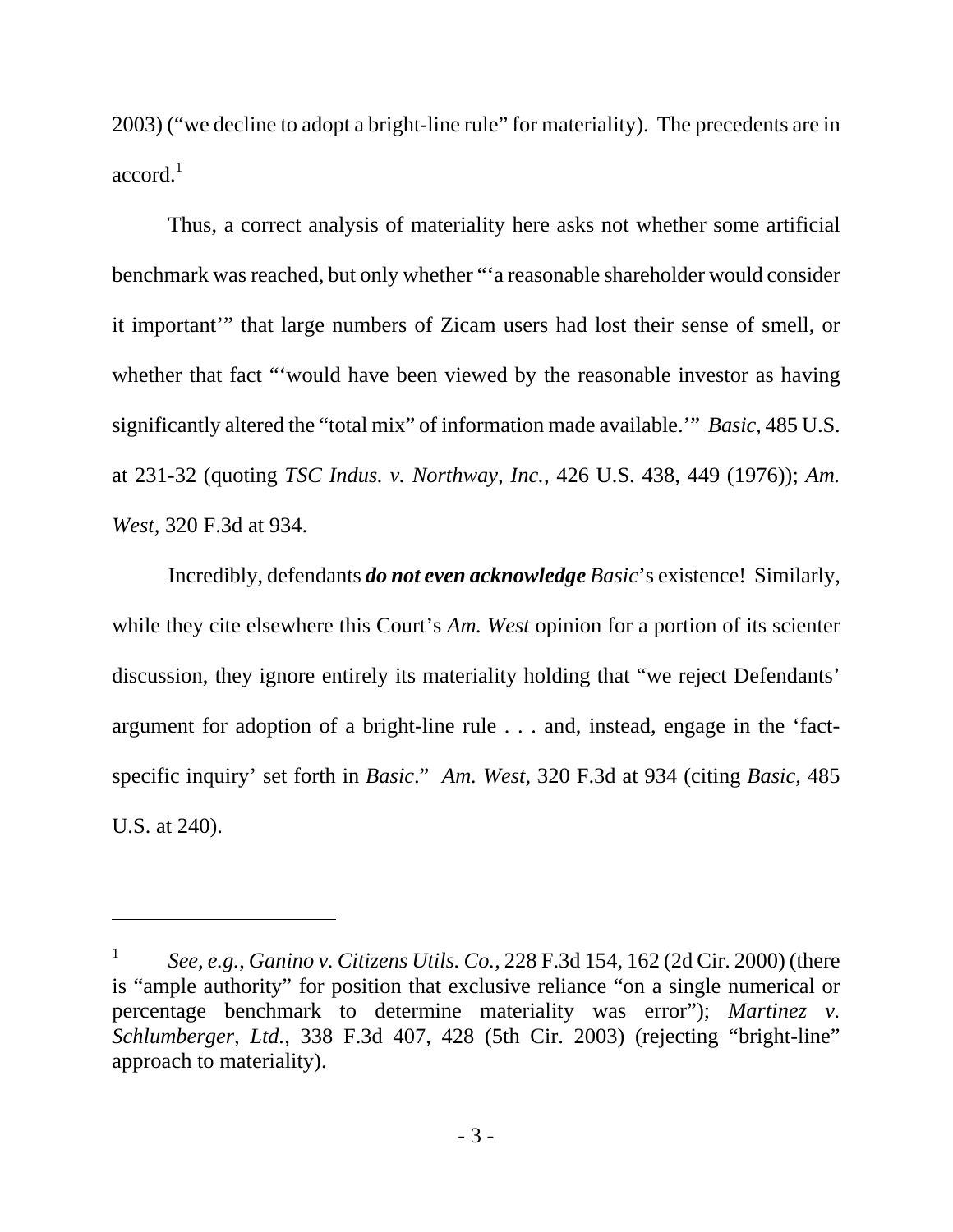Ignoring the relevant precedents allows defendants to construct their own materiality test that is simply another way of demanding the "statistical significance" the district court improperly sought. Repeatedly, they carp that the Complaint alleges only a "limited" number of "isolated" complaints concerning Zicam-linked anosmia. *See, e.g.*, Defs.' Brf. at 3 ("limited number of complaints"); *id*. at 9 (user complaints "were limited and sporadic"); *id*. at 16 ("limited number of user complaints"); *id*. ("small number of user complaints"); *id*. at 28 ("isolated user complaints"). Defendants' insistence that the dramatic complaints were immaterial because they were ostensibly "isolated" is wrong on two levels.

First, defendants engage in classic question-begging by assuming, in the first place, that the numerous complaints communicated to them were somehow "isolated" or "limited."<sup>2</sup> Their self-serving characterization of the numbers' significance cannot control – especially on a motion to dismiss. In common parlance, "isolated" means "solitary," or "alone"<sup>3</sup> – and surely the nearly *two dozen* adverse reports

<sup>2</sup> Begging the question is the fallacy of assuming the truth of the very thing being questioned. *See, e.g.*, Aristotle, *Prior Analytics* (Book II) 16 (350 B.C.) (translation by A. J. Jenkinson) ("whenever a man tries to prove what is not self-evident by means of itself, then he begs the original question").

<sup>3</sup> *See The American Heritage Dictionary* 680 (2d ed. 1985).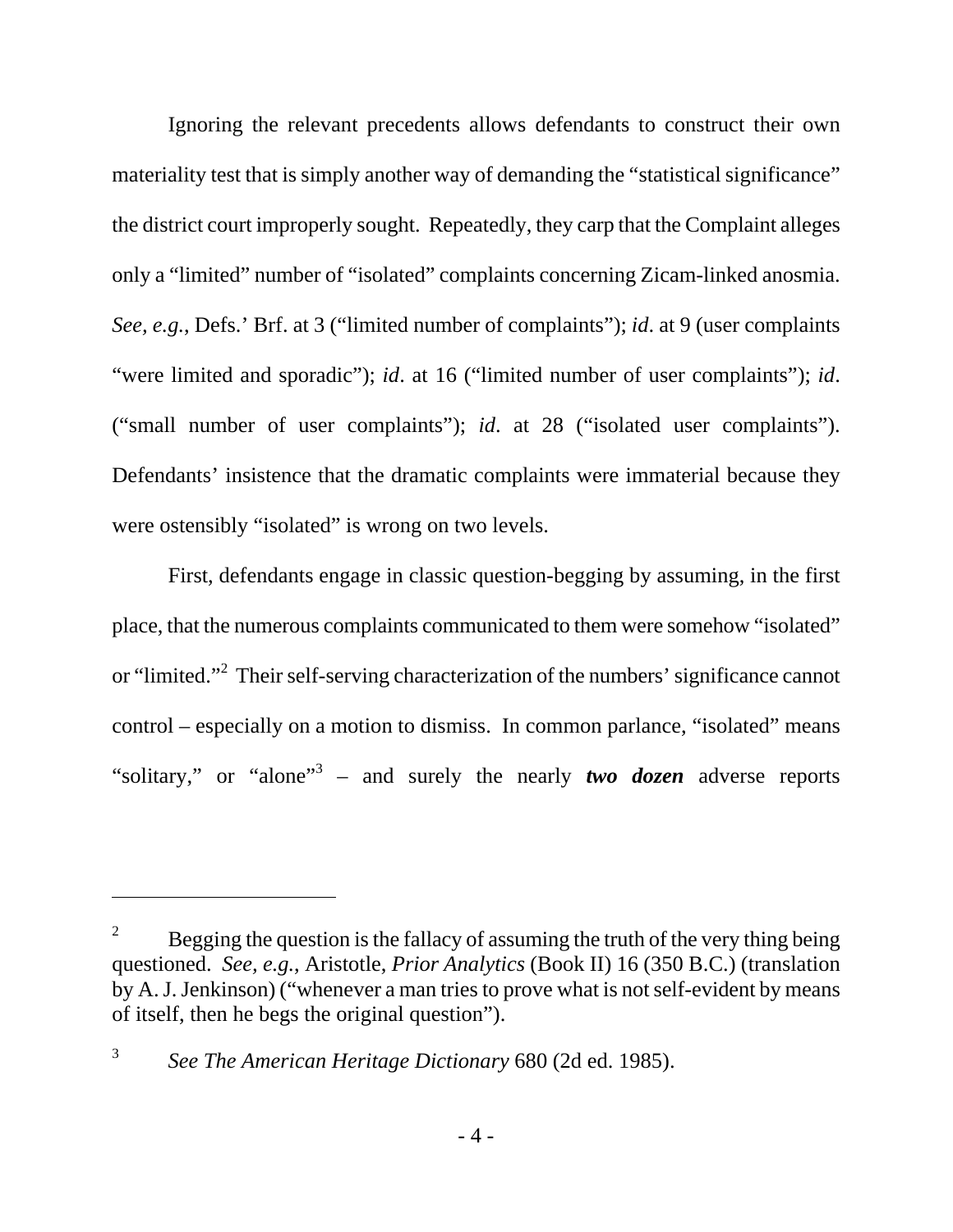conservatively alleged here were anything but that.<sup>4</sup> The personal-injury plaintiffs who filed suit against Matrixx before the Class Period's end were scattered across the nation. ER68:¶49. Their numbers were complemented by the ten patients who were studied by Dr. Bruce Jafek and his colleagues at the University of Colorado School of Medicine. ER68:¶28. Defendant Clarot contacted Dr. Miriam Linschoten in September 2002 and admitted that (a) one of her patients had also complained to Matrixx about Zicam causing a lost sense of smell, and (b) there were *other Zicam users* who had similarly complained to Matrixx as far back as three years earlier. ER68:¶26. Defendants may try to put a benign label on the phenomenon, but the fact remains that two dozen complaints of a horrific, life-altering reaction to a drug are anything but "isolated" or "limited."<sup>5</sup>

<sup>4</sup> Defendants question plaintiffs' "creative math" in tabulating at least 23 complaints, versus the 12 cited by the district court. Defs.' Brf. at 31 n.13. Plaintiffs stand by their conservative calculations, and urge this Court to re-read the text at p. 51 and n.20 of plaintiffs' Opening Brief ("Pltfs.' Brf."). That text explains that while hundreds of Zicam users eventually filed suit against Matrixx, *at least 23* complaints had to have been known to defendants before then – more than twice the number of adverse reports deemed "statistically significant" by *In re Carter-Wallace Sec. Litig.*  ("*Carter-Wallace II*"), 220 F.3d 36 (2d Cir. 2000).

<sup>5</sup> Defendants argue that the Complaint "makes no such claim" that Zicam was *causing* users to lose their sense of smell. Defs.' Brf. at 29. Even a cursory look at the Complaint illustrates that they are mistaken. *See* ER68:¶¶5-6, 8, 28, 30, 48-49.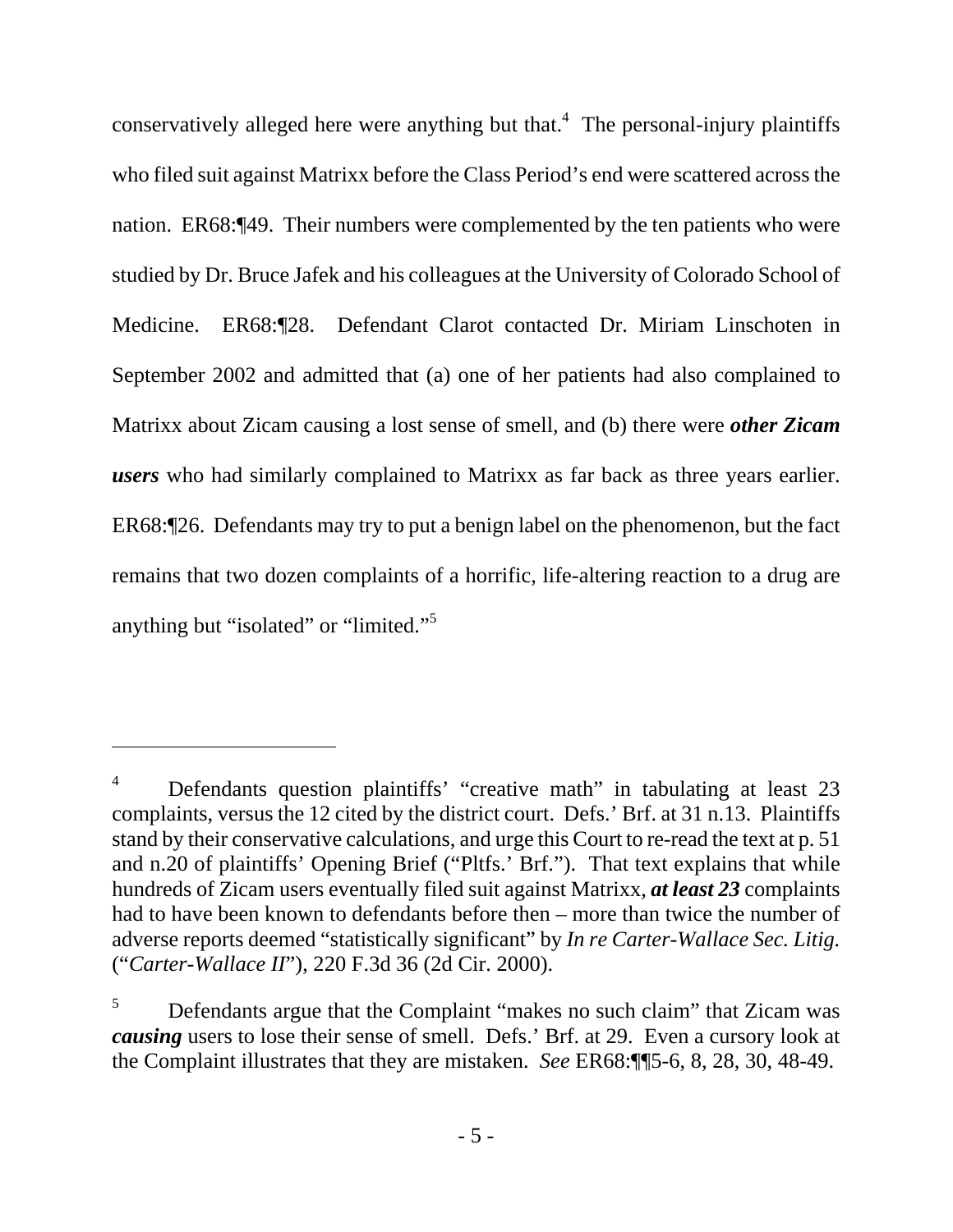Second, putting aside the fallacy that two dozen complaints of lost sense of smell are so "limited" as to be immaterial as a matter of law, defendants' own filing with the Securities and Exchange Commission ("SEC") concedes how material *just one* such complaint could be, both to Matrixx and to its investors:

A product liability claim, even one without merit or for which we have substantial coverage, could result in significant legal defense costs, thereby increasing our expenses and lowering our earnings. Such a claim, whether or not proven to be valid, could have a material adverse effect on our product branding and goodwill, resulting in reducing market acceptance of our products. This in turn could materially adversely affect our results of operations and financial condition.

ER68:¶35. Surely, if just one claim could have a materially negative effect upon Matrixx's bottom line, the fact that there existed two dozen known consumers complaining of Zicam-induced anosmia – of which *nine had filed lawsuits* during the Class Period – ratcheted up the "materiality" of the information coming into Matrixx's executive suites. And, just as surely, Matrixx investors would have considered it important that numerous Zicam users were complaining of Zicam-induced anosmia. *See Basic*, 485 U.S. at 240 ("As we clarify today, materiality depends upon the significance the reasonable investor would place on the withheld or misrepresented information."); *accord TSC*, 426 U.S. at 449. Thus, "a complaint may not properly be dismissed pursuant to Rule  $12(b)(6)$ ... on the ground that the alleged misstatements or omissions are not material *unless they are so obviously unimportant* to a reasonable investor that reasonable minds could not differ on the question of their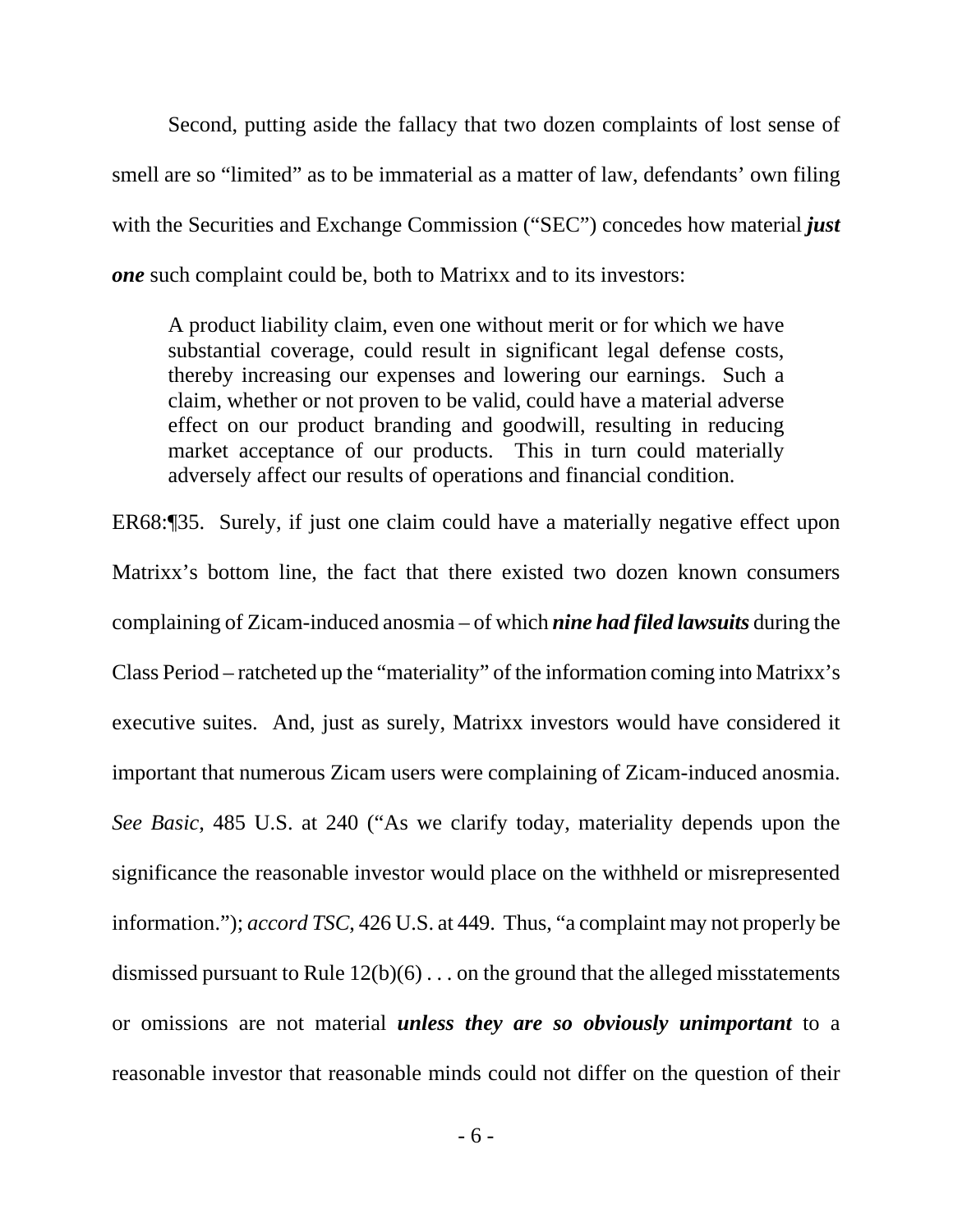importance." *Goldman v. Belden*, 754 F.2d 1059, 1067 (2d Cir. 1985) (emphasis added).

Defendants' SEC filing also eviscerates their argument that the four Class-Period lawsuits are irrelevant because the Complaint fails to allege the amount of damages at issue, or Matrixx's potential exposure compared to its revenues. Defs.' Brf. at 39. As a threshold matter, it is reasonable to credit the inference in plaintiffs' favor that numerous product-liability lawsuits alleging *lost sense of smell* would not seek a pittance from the Company. Moreover, defendants themselves warned their shareholders that just one suit could have major, negative impacts on Matrixx's fortunes. ER68:¶35. On a related note, defendants also chide plaintiffs for not alleging the "merit" of the two-plaintiff *Christensen* lawsuit that they did not timely disclose (Defs.' Brf. at 41) – but again, it was defendants themselves who conceded that the merits of product-liability suits directed at Matrixx had nothing to do with their materiality. ER68:¶35.<sup>6</sup>

Finally, defendants have no persuasive response to the argument in plaintiffs' Opening Brief that the *Carter-Wallace* opinions actually *support* materiality here. *See*

<sup>6</sup> This admission renders inapposite defendants' reliance on *City of Philadelphia v. Fleming Cos.*, 264 F.3d 1245 (10th Cir. 2001), where the plaintiffs had not alleged facts showing that an undisclosed litigation risk was material to the company. *Id*. at 1264-65.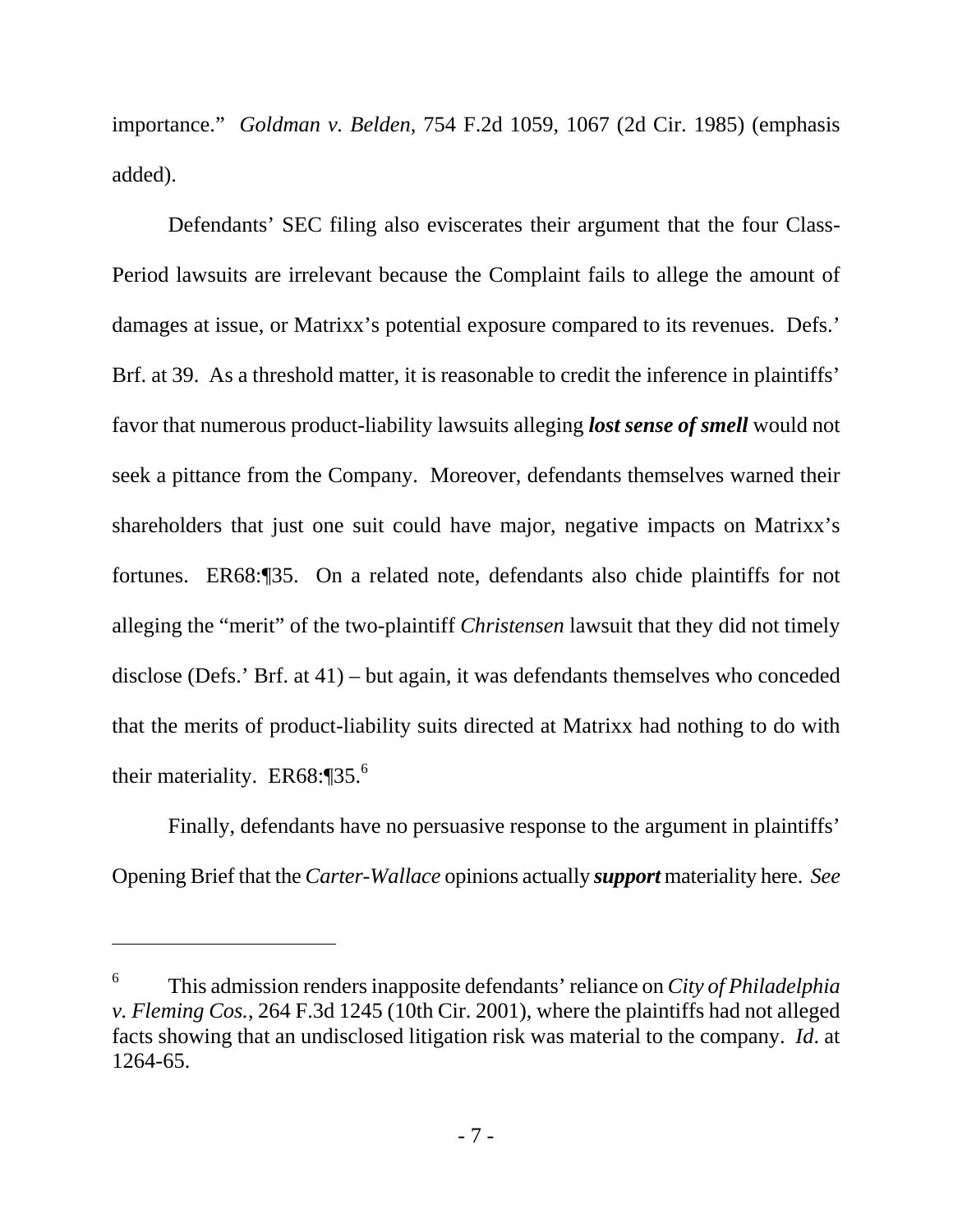Pltfs.' Brf. at 48-52. Recall, the Second Circuit held that although a series of seemingly random drug-reaction reports triggered no duty of disclosure, there came a point when the reports coalesced into an actual link showing defendants' knowledge. *Carter-Wallace II*, 220 F.3d at 40-41. It was when the number of reports linking the drug with a specific reaction reached a total of ten, said that court, that the number of adverse events *had* become statistically significant. *In re Carter-Wallace, Inc.* ("*Carter-Wallace I*"), 150 F.3d 153, 157 (2d Cir. 1998); *Carter-Wallace II*, 220 F.3d at 40. It was at that point that the drug company "had reason to believe that the commercial viability of [the drug] was threatened." *Carter-Wallace I*, 150 F.3d at 157; *accord Carter-Wallace II*, 220 F.3d at 40. Under that analysis, plaintiffs here easily alleged a statistically significant number of reports.

Defendants respond with a half-hearted swipe at plaintiffs' calculations, preferring the district court's (erroneous) count of just "12" Zicam user complaints versus the more-accurate 23 or so tabulated in the Complaint. *See* ER68:¶¶25-26, 28, 49; *see also* Pltfs.' Brf. at 51. As already shown *supra* in n.4, however, defendants' mathematical quibbling is without merit.

Defendants are left insisting that whatever the actual number of complaints, there simply was no established causal link between Zicam and anosmia. *E.g.*, Defs.' Brf. at 31 ("unsubstantiated"); *id*. at 35 (questioning the "reliability and accuracy of the user complaints"). There was, defendants assert, "no clinical study *or other*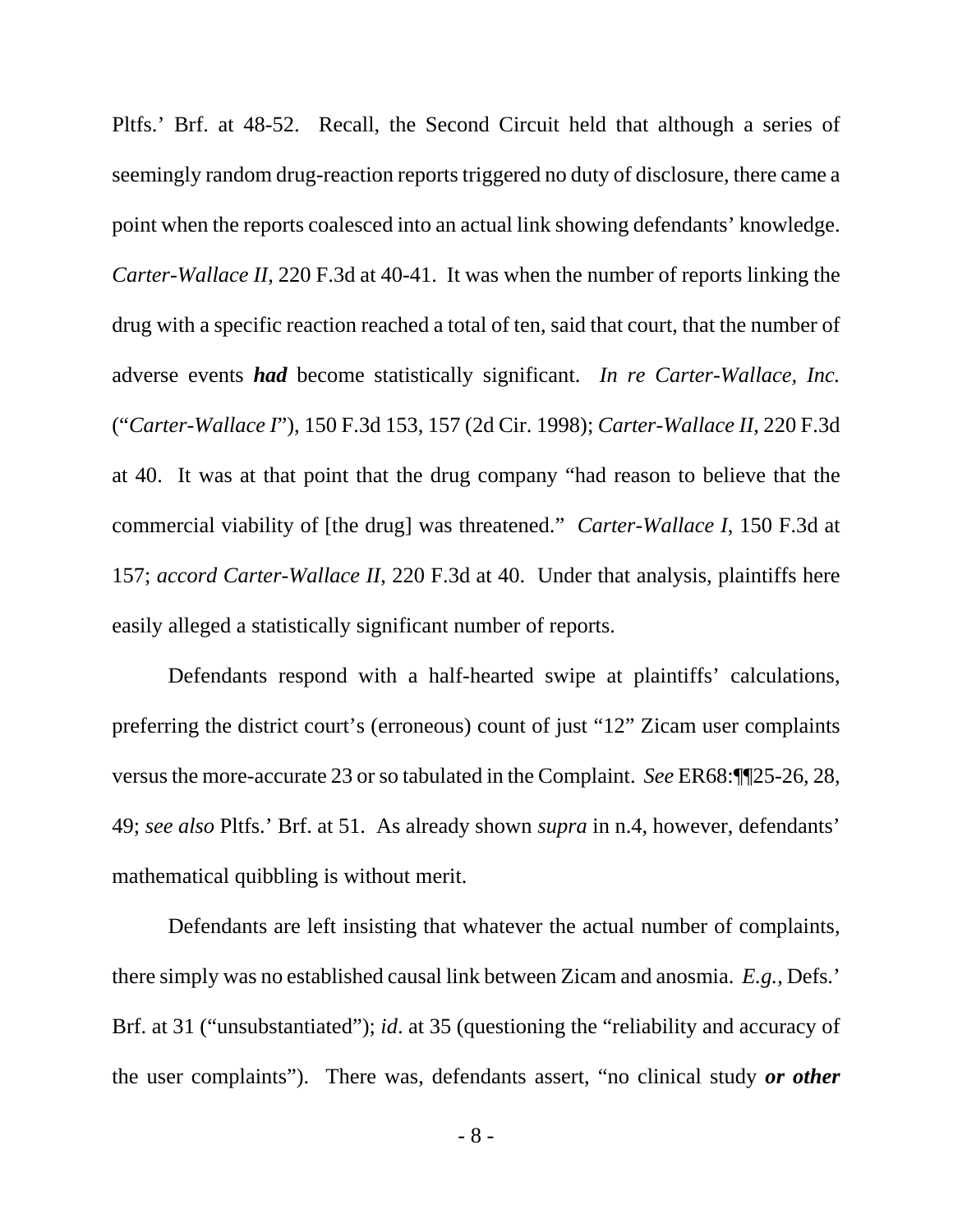*research* [that] established a causal relationship" between the two. Defs.' Brf. at 30 (emphasis added).

Defendants are wrong three times over.

First, they seem to forget that this case is at the motion-to-dismiss stage. The Complaint's allegations do not have to "establish" or prove *anything* at this point in the litigation. It is enough that plaintiffs have alleged that Zicam was being linked with a horrific side effect by both medical researchers and Zicam users, with the link communicated to defendants; those allegations must be accepted as true. *Am. West*, 320 F.3d at 925 n.2. Despite the heightened pleading burden plaintiffs face under the Private Securities Litigation Reform Act ("PSLRA"), that has not altered the bedrock principle that the motion-to-dismiss stage is not to be turned into a mini-trial. *Fla. State Bd. of Admin. v. Green Tree Fin. Corp.*, 270 F.3d 645, 666 (8th Cir. 2001) (questions of fact not appropriately decided at motion-to-dismiss stage, "lest the heightened pleading requirements of the Reform Act replace the function of a trial"); *Adams v. Kinder-Morgan, Inc.*, 340 F.3d 1083, 1101 (10th Cir. 2003) ("The PSLRA did not, however, purport to move up the trial to the pleading stage."); *Am. West*, 320 F.3d at 946 ("we are cautious to raise the bar of the PSLRA any higher than that which is required under its mandates . . . [a] failure to accept Plaintiffs' allegations as true and construe them in the light most favorable to Plaintiffs does just that").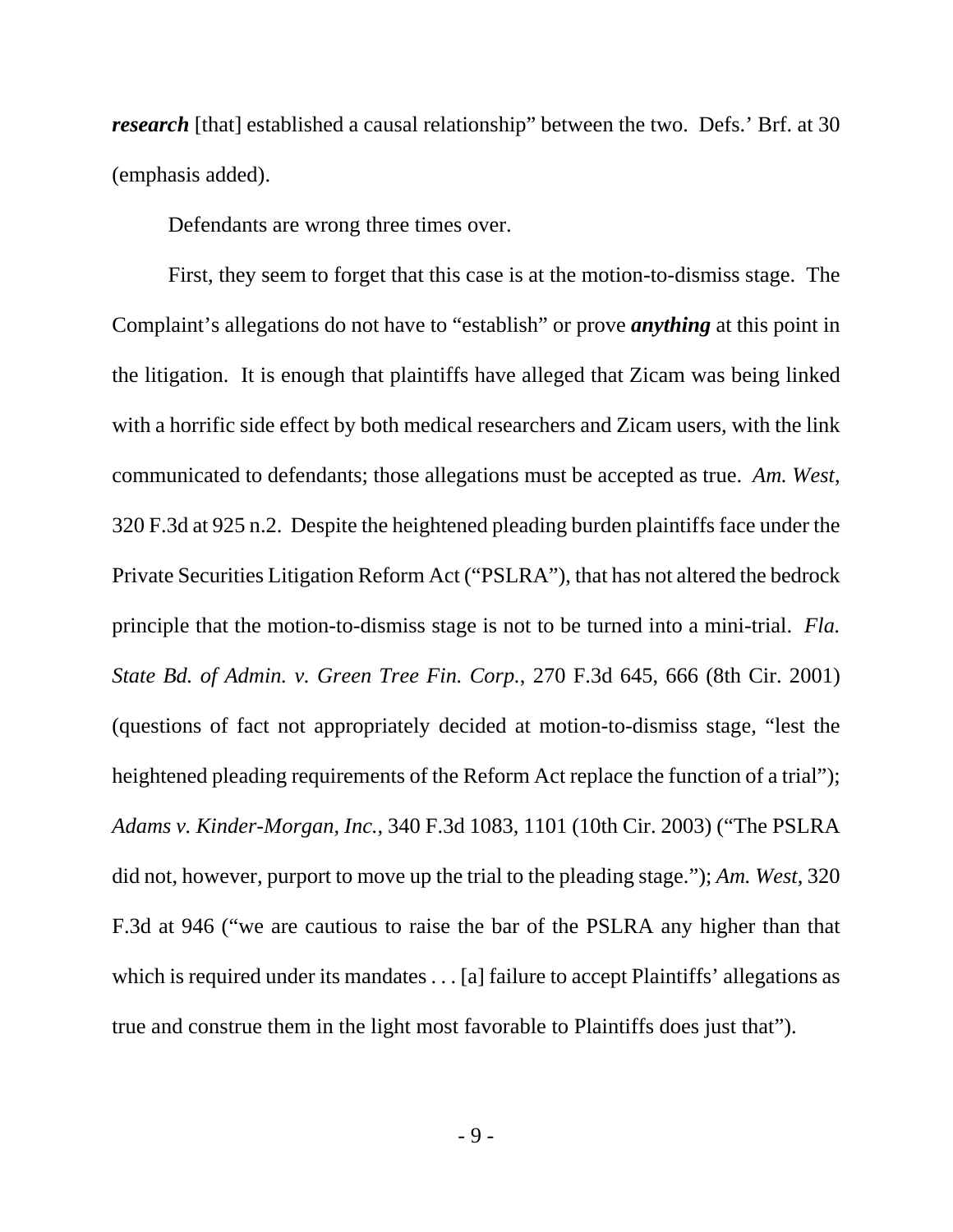Second, defendants have no business importing a subjective "reliability" criterion into this, a *materiality* inquiry. *Goldman*, 754 F.2d at 1067 ("Even if the court itself had felt" that alleged adverse reports "were clearly *not* problems," it could not properly determine as a matter of law whether the undisclosed facts would be important to a reasonable investor.) (court's emphasis). The only question is whether there existed a substantial likelihood that a reasonable Matrixx shareholder would have wanted to know that Matrixx's core product had been linked by researchers and the product's users to a horrific physiological response. *TSC*, 426 U.S. at 449. Surely one would.

Finally, the record belies defendants' "no research" swipe. The Complaint alleges that "*researchers*" in the Department of Otolaryngology at the University of Colorado School of Medicine, The Rocky Mountain Taste and Smell Center, and the Smell & Taste Treatment and Research Foundation Ltd. had observed numerous cases of anosmia following Zicam use. ER68:¶24 (emphasis added). The RMTSC was a "*collaborative research effort*" by the University of Colorado School of Medicine's "Cellular & Structural Biology" and Otolaryngology departments. *Id*. at n.1 (emphasis added). The Complaint further specified that as of September 2003, the University of Colorado's Dr. Bruce Jafek "had observed 10 patients suffering from anosmia following Zicam use." ER68:¶28. Together with Dr. Linschoten and a second colleague (Bruce Murrow, also from Colorado's Department of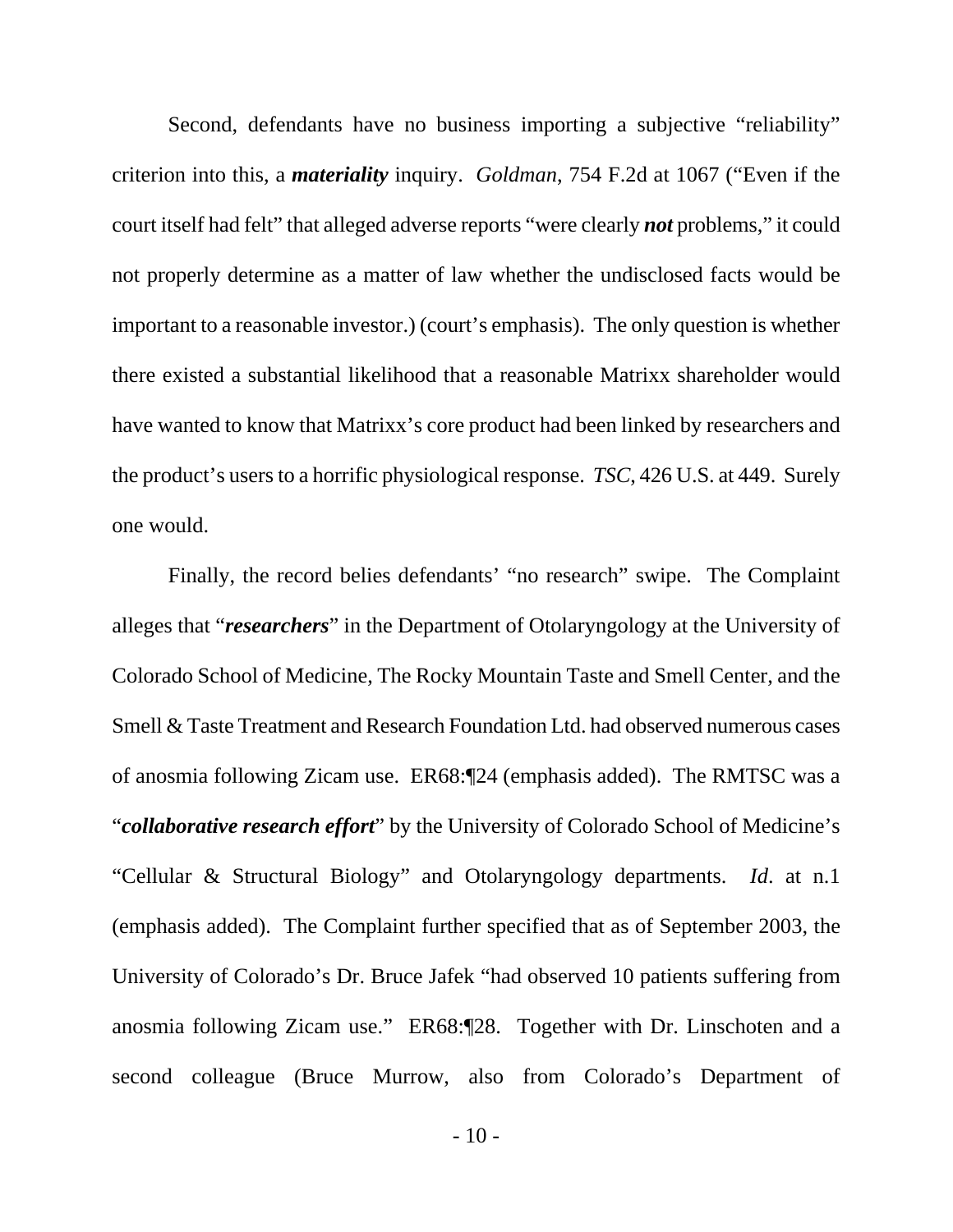Otolaryngology (ER68:¶64)), Dr. Jafek submitted the trio's Zicam-anosmia findings to the American Rhinologic Society in September 2003. ER68:¶28. Their "*research* provided a detailed description" of one 55-year-old subject. *Id*. (emphasis added). In addition to his detailed case study, "the University of Colorado *researchers* reported" on other Zicam users with similar symptoms. *Id*. (emphasis added). Given the foregoing, the Complaint's allegations that researchers believed there was a causal link between Zicam and anosmia in numerous individuals must be credited.

Defendants invite this Court to join them in questioning the quality and reliability of that research, but such skepticism would be improper. *E.g.*, *Neitzke v. Williams*, 490 U.S. 319, 327 (1989) ("Rule 12(b)(6) does not countenance . . . dismissals based on a judge's disbelief of a complaint's factual allegations"); *Goldman*, 754 F.2d at 1067 ("court's function on a Rule 12(b)(6) motion is not to weigh the evidence that might be presented at a trial"). Moreover, defendants offer nothing concrete to cast doubt on the legitimacy of the University of Colorado researchers, the American Rhinologic Society, or the *American Journal of Rhinology* in which the researchers' findings were published.

Nor can they. For example, there is nothing in the record suggesting that any of the Jafek-Linschoten-Murrow study authors were not respected members in their field of discipline. Indeed, defendants overlook that co-defendant Clarot, Matrixx's Vice President of Research and Development, reached out to Dr. Linschoten *a year prior* to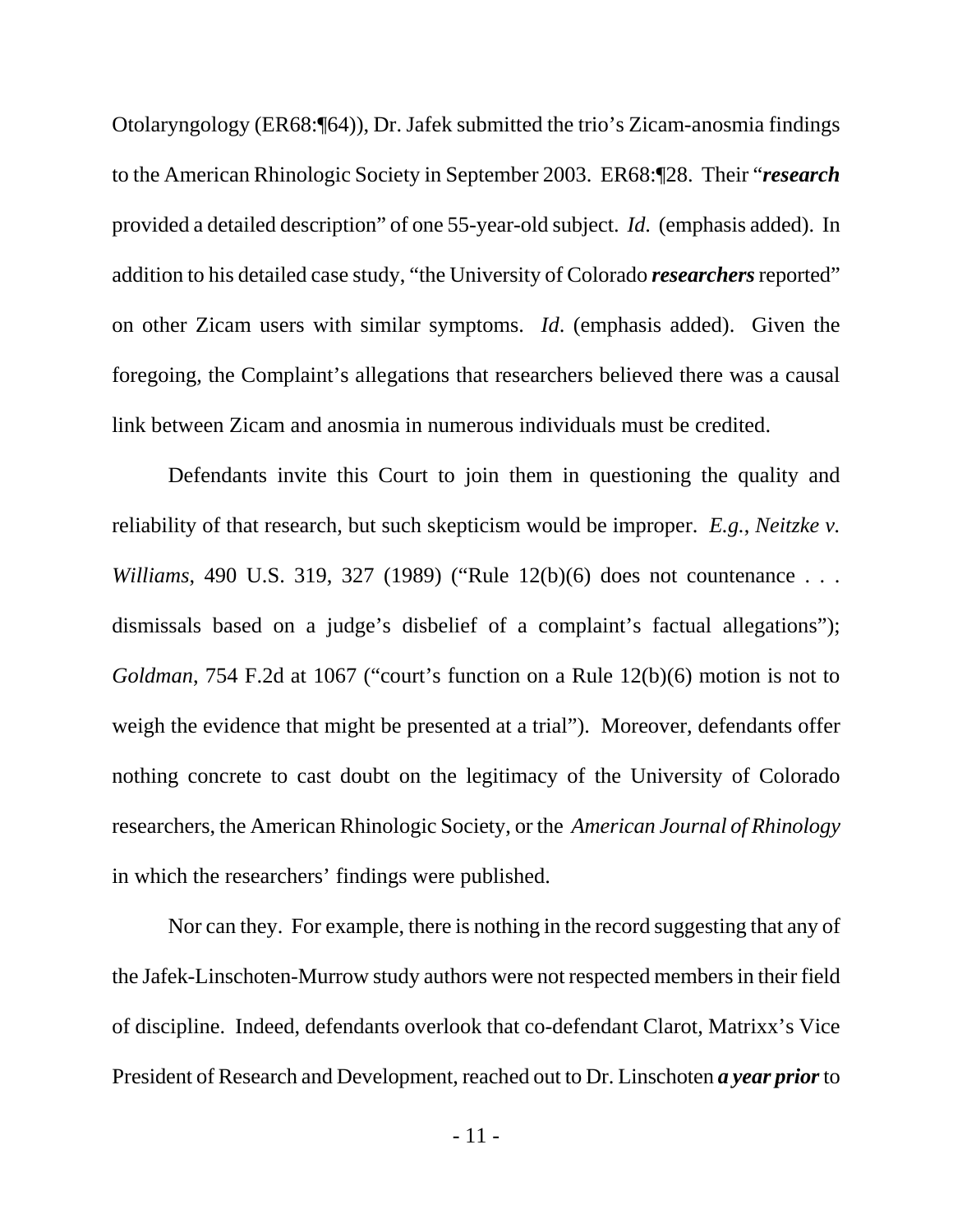the American Rhinologic Society presentation, and *invited her to participate* in further studies. ER68:¶¶26-27.

The trio presented their Zicam-anosmia paper in front of the American Rhinologic Society in September 2003. Again, there is no suggestion in the record that the Society is anything but a respected medical association.<sup>7</sup> Defendants certainly took the Society and the poster presentation seriously: When Matrixx later convened a two-day meeting of "physicians and scientists to review current information on smell disorders" *they conceded it was in response to* "a poster presentation at the American Rhinological [sic] Society in September 2003." ER68:¶45.

Later, the *American Journal of Rhinology* published the University of Colorado researchers' findings that "[z]inc ions are toxic to olfactory epithelium," and that "[r]eports of severe hyposmia with parosmia or anosmia appear to be related to the intranasal use of zinc gluconate [Zicam Cold Remedy]." ER68:¶30. Although the Complaint does not allude to the fact, the *American Journal of Rhinology* publishes

<sup>7</sup> The American Rhinologic Society's Web site notes that it "is the world's largest physician organization whose mission focuses upon the medical and surgical treatment of patients with diseases of the nose and paranasal sinuses. Patient care, research and education are integral to the ARS mission." *See* http://www.americanrhinologic.org/.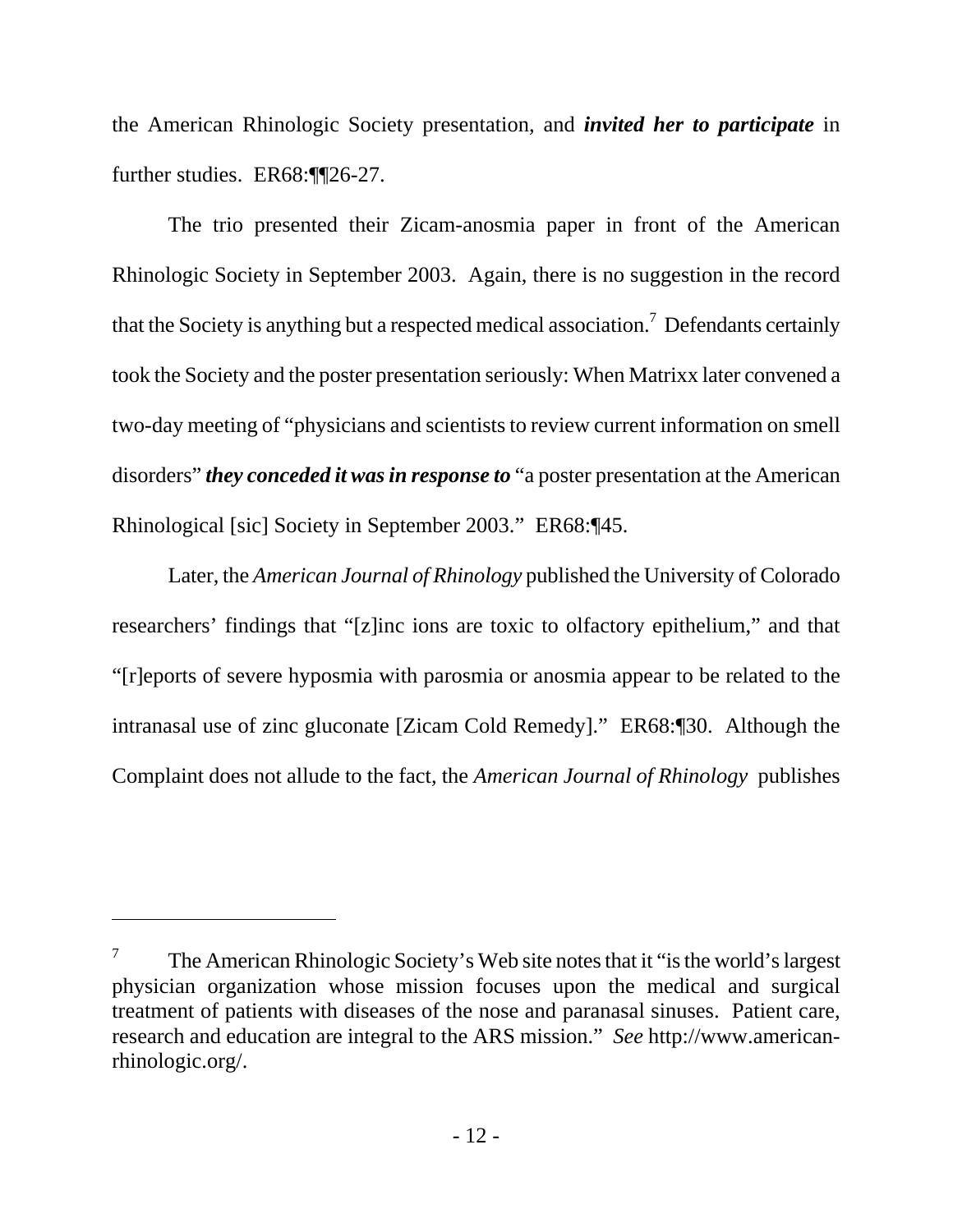"peer-reviewed" materials.<sup>8</sup> The record reflects, however, that the "same research" from the Jafek-Linschoten-Murrow study, presented to the American Rhinologic Society in September 2003, *is the very same research* that "was ultimately subjected to peer review, passed peer review and was published" in the *American Journal of Rhinology*. Transcript at 35:18-36:12.

Given the foregoing, defendants' attempts to muddy the Zicam-and-anosmia information coming into Matrixx as somehow "unreliable" or "unresearched" falls flat.<sup>9</sup> The Complaint's allegations must be credited.

<sup>8</sup> The *American Journal of Rhinology* "publishes peer reviewed original articles, review manuscripts and abstracts of important world-wide research publications on the nose." *See* http://www.oceansidepubl.com/rhinology.html. It is the "official journal of the American Rhinologic Society," which considers it the "premier journal dedicated to nasal and sinus disease." *See* http://www.americanrhinologic.org/journal.phtml.

<sup>9</sup> Defendants also attempt to manufacture a dispositive difference between the zinc "gluconate" that Zicam contains, and the zinc "sulfate" that was used in some older studies that Dr. Linschoten told defendant Clarot about in 2002. Defs.' Brf. at 30 n.12, 52. That alleged difference is actually a bit of misdirection, however. The Complaint alleges that "zinc," *period*, was known to be toxic and cause anosmia. *See* ER68:¶25 ("intranasal application of zinc"); ER68:¶27 ("[z]inc's toxicity" confirmed by studies dating to 1930s); ER68:¶30 (researchers' peer-reviewed article explains that "[z]inc ions are toxic to olfactory epithelium"). In any event, even if Dr. Linschoten had never mentioned the zinc sulfate studies to Matrixx, defendants had received plenty of warnings during the Class Period that *zinc gluconate* was causing anosmia. ER68:¶¶24-26, 28, 49.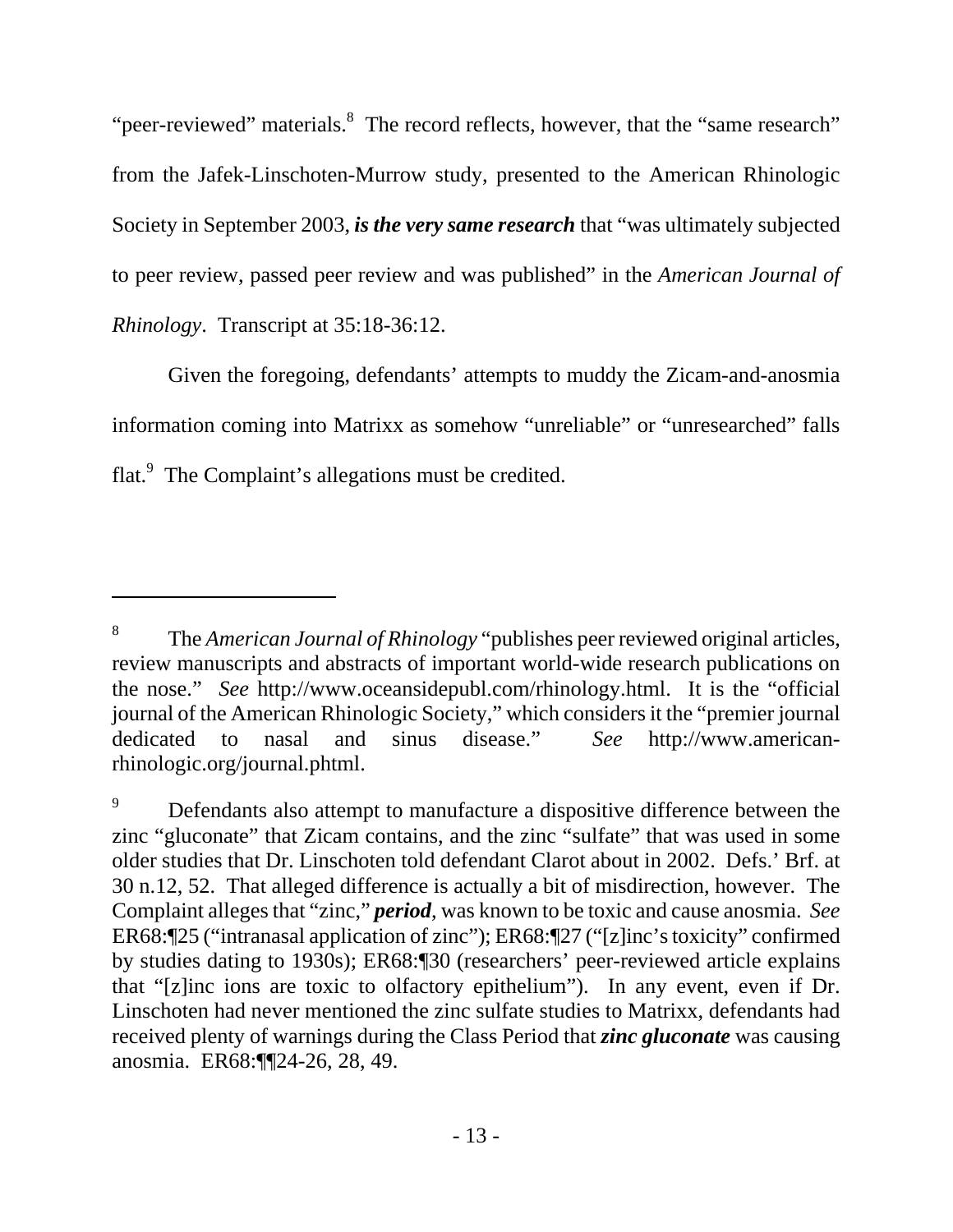### **2. On the Facts Presented, Materiality Is Better Left for a Trier of Fact**

Materiality is ordinarily ill-suited for decision as a matter of law, for the "determination requires delicate assessments of the inferences a 'reasonable shareholder' would draw from a given set of facts and the significance of those inferences to him, and these assessments are peculiarly ones for the trier of fact." *TSC*, 426 U.S. at 450; *accord Am. West*, 320 F.3d at 934; *Provenz v. Miller*, 102 F.3d 1478, 1489 (9th Cir. 1996); *Asher v. Baxter Int'l Inc.*, 377 F.3d 727, 735 (7th Cir. 2004) (Easterbrook, J.) ("inappropriate to entertain" defendants' immateriality argument at the pleading stage), *cert. denied*, 544 U.S. 920 (2005); *Pirraglia v. Novell, Inc.*, 339 F.3d 1182, 1192 n.13 (10th Cir. 2003) ("This issue is not ripe for resolution at the Rule  $12(b)(6)$  stage.").<sup>10</sup> Whether the undisclosed, numerous reports of lost sense of smell following Zicam use rose to a material level should not have been decided by the court on a Rule 12(b)(6) motion.

In response, defendants say that materiality determinations "often [are] made – as a matter of law" at the motion-to-dismiss stage, citing just three opinions in support. Defs.' Brf. at 29. The trio of decisions is unpersuasive, however. *Oran v. Stafford*, 226 F.3d 275 (3d Cir. 2000), decided materiality as a matter of law, true –

<sup>&</sup>lt;sup>10</sup> Plaintiffs acknowledge that, on rare occasions, materiality may be decided as a matter of law.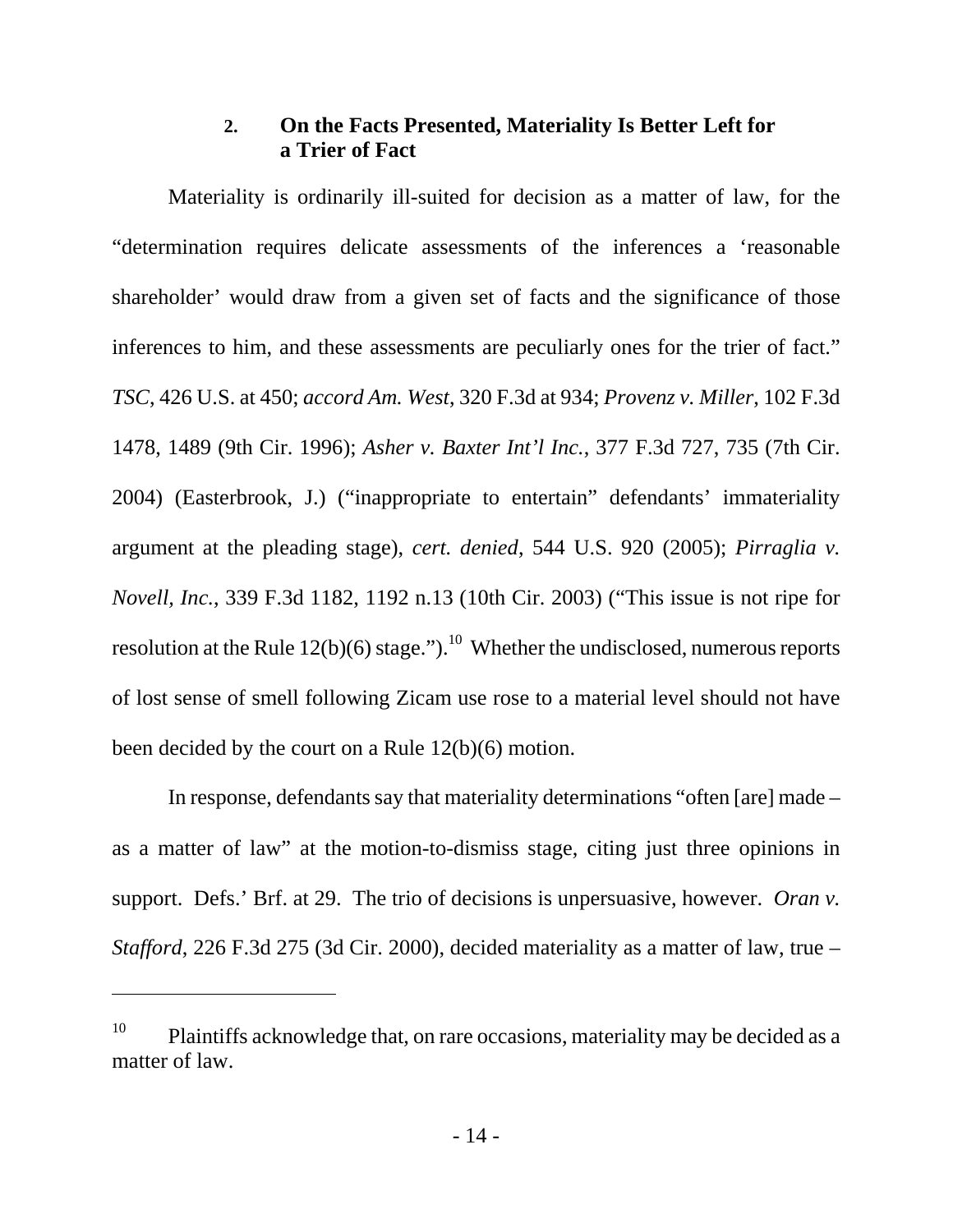*but this Court has specifically rejected Oran*'s use of a bright-line materiality test! *See Am. West*, 320 F.3d at 934 ("Defendants urge us to adopt [*Oran*'s] per se rule . . . . However, we decline to do so because adoption of such a rule would contravene" the Supreme Court's holdings in *Basic* and *TSC*.). Similarly, *Carter-Wallace I* used the same flawed, bright-line "statistical significance" test at issue on this appeal. Defendants' third case, an unpublished district court decision, is inapposite on at least three levels: (1) it relies upon the (rejected) *Oran* and (questionable) *Carter-Wallace I* decision, (2) it employs a bright-line "statistical significance" test for materiality, and (3) it never even mentions this Court's *Am. West* opinion rejecting bright-line materiality tests. *See In re Intrabiotics Pharms. Sec. Litig.*, No. C 04-02675 JSW, 2006 U.S. Dist. LEXIS 56427 (N.D. Cal. Aug. 1, 2006).<sup>11</sup>

### **3. Defendants' Alternative Grounds for Affirmance Are Unavailing**

Perhaps sensing the shaky "materiality" ground upon which they stand, defendants urge this Court to affirm the district court's dismissal on other grounds. Defs.' Brf. at 25-26. They say that the Complaint does not allege their misstatements with particularity, that certain of their statements were merely inactionable "puffing"

<sup>&</sup>lt;sup>11</sup> In addition, even assuming that the negative reports at issue in *Intrabiotics* were material, the plaintiffs had failed to allege that defendants received the reports before making misstatements. *Id*. at \*43.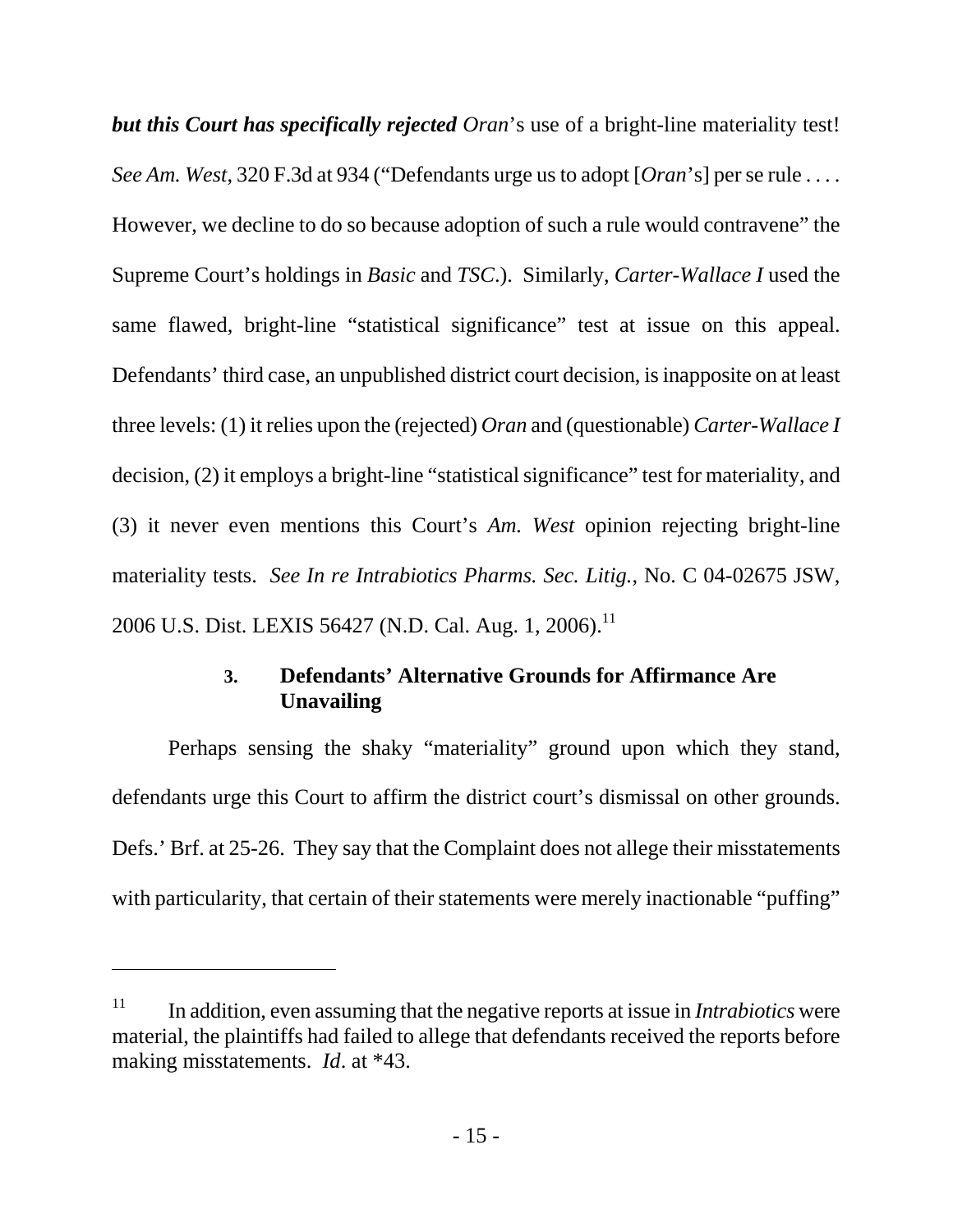and vague opinions, and that plaintiffs have not alleged which specific defendant made which particular misstatement. *Id.* at 22-26. Their suggested affirmance on these grounds not reached by the district court should be rejected, for two reasons.

First, appellate courts ordinarily decline to reach issues that were not actually reached and decided by the district court.<sup>12</sup> Reaching such grounds is particularly inappropriate where the decision below was rendered on a question of law at a preliminary stage of the litigation.

In addition, none of the alternative grounds suggested – lack of particularized pleadings, "puffery," and a failure to identify "speakers" – is a valid one.

The Complaint plainly sets forth the three categories of false and misleading statements, and explains why they were false. First, defendants had reassured investors that Zicam was an efficacious product that would drive the momentum of Matrixx's rising revenues. ER68:¶¶32-34, 37. This reassurance was false, as

<sup>12</sup> *See United States v. Johnson Controls, Inc.*, 457 F.3d 1009, 1022 (9th Cir. 2006) ("while 'we *may* affirm the district court's judgment on a different ground, we need not do so,' and 'we usually do not'") (emphasis in original, citation omitted); *Andersen v. Cumming*, 827 F.2d 1303, 1305 (9th Cir. 1987) ("[o]rdinarily we will not decide an issue that was not addressed by the district court") (citing *Greater Los Angeles Council on Deafness v. Zolin*, 812 F.2d 1103, 1107 (9th Cir. 1987)); *Desi's Pizza, Inc. v. City of Wilkes-Barre*, 321 F.3d 411, 428 (3d Cir. 2003) (declining to consider proposed alternative ground for affirmance: "we 'generally decline to address issues that have not been passed upon below absent exceptional circumstances'") (quoting *Equibank, N.A. v. Wheeling-Pittsburgh Steel Corp.*, 884 F.2d 80, 86 (3d Cir. 1989)).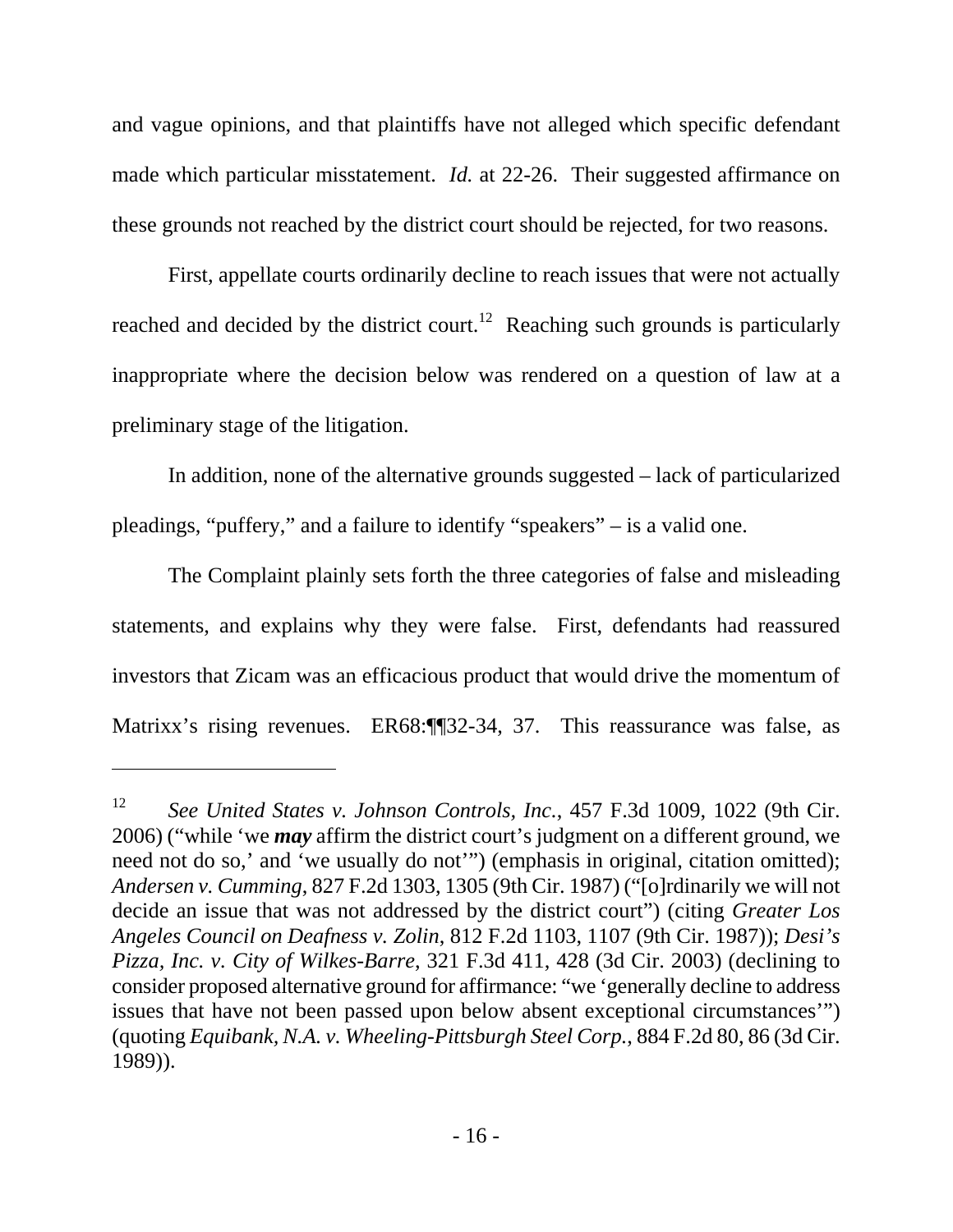"numerous users of the Zicam product had suffered a complete loss of [sense of] smell," and researchers at the University of Colorado "had linked Zicam and its operative ingredient to anosmia." ER68:¶32. Similarly, because defendants knew that Zicam was causing some users to lose their sense of smell, Matrixx's top executives could *not* have been "extremely encouraged" or realistically claimed "very strong momentum" heading into cold-and-cough season. ER68:¶33; *Fecht v. Price Co.*, 70 F.3d 1078, 1083 (9th Cir. 1995) ("allegations of specific problems undermining a defendant's optimistic claims suffice to explain *how* the claims are false") (Court's emphasis).

Second, defendants claimed that *if* product-liability claims *were* to arise from use of a Matrixx product, serious financial consequences *could* follow. ER68:¶35. That statement was misleading, for it omitted that defendants had *already* been sued by two plaintiffs in the *Christensen* litigation the month before – and, given the findings of the University of Colorado researchers, additional suits were likely. ER68:¶¶35, 49. "'To warn that the untoward may occur when the event is contingent is prudent; to caution that it is only possible for the unfavorable events to happen when they have already occurred is deceit.'" *In re Convergent Techs. Sec. Litig.*, 948 F.2d 507, 515 (9th Cir. 1991) (quoting *Huddleston v. Herman & MacLean*, 640 F.2d 534, 544 (5th Cir. 1981), *aff'd in part and rev'd in part on other grounds*, 459 U.S. 375 (1983)). Defendants should have disclosed the charges leveled against Zicam by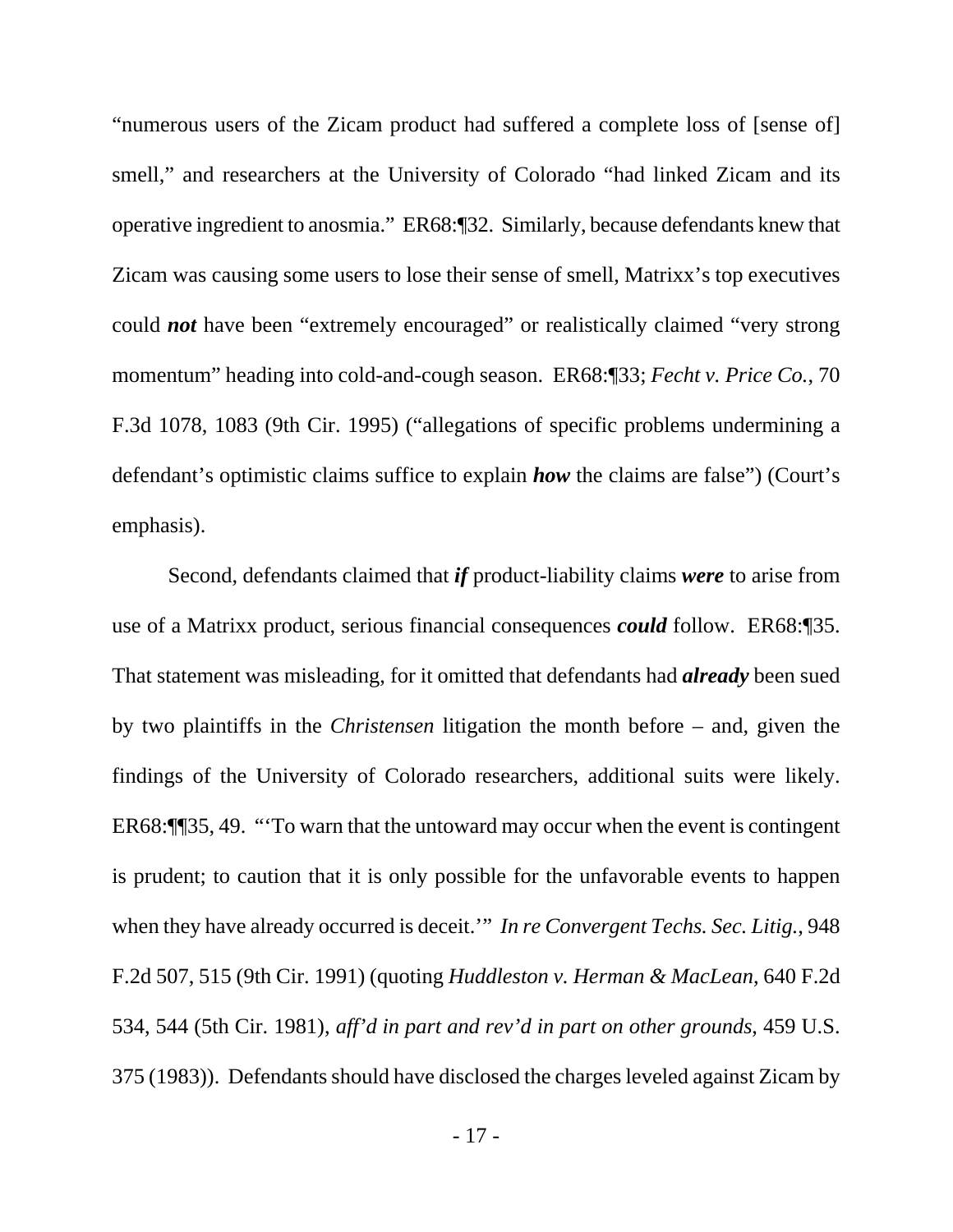the two *Christensen* plaintiffs, as well the ten user complaints compiled by the University of Colorado researchers.

Finally, in response to a January 30, 2004, *Dow Jones Newswires* report concerning complaints about Zicam-induced anosmia, defendants issued a press release claiming that the complaints were "completely unfounded and misleading," as "no clinical trial" of Zicam had resulted in a "single report" of lost or even diminished sense of smell. ER68:¶¶38, 41. The Complaint specifies that "[s]uch statements were materially false and misleading because, as the Company would later admit, no clinical study" had been held to examine such a relationship, "and other research had, in fact, shown such a link." ER68:¶41; *see also* ER68:¶47 (media reporting "stunning information" that "makers of the nationally advertised cold remedy Zicam now admit that they don't know if their nasal gel could cause loss of smell"). Moreover, the statements failed to disclose the research conducted at the University of Colorado, linking Zicam to anosmia. ER68:¶39(e). Plaintiffs have set out each false statement and described the specifics undermining the statement's truthfulness. *Cooper v. Pickett*, 137 F.3d 616, 626 (9th Cir. 1998); *Fecht*, 70 F.3d at 1083.

Nor are the false statements so easily brushed aside as mere "puffery" or vague opinion. For one thing, even general expressions of optimism may be actionable under the federal securities laws. *Hanon v. Dataproducts Corp.*, 976 F.2d 497, 501 (9th Cir. 1992); *United States v. Smith*, 155 F.3d 1051, 1064 n.22 (9th Cir. 1998)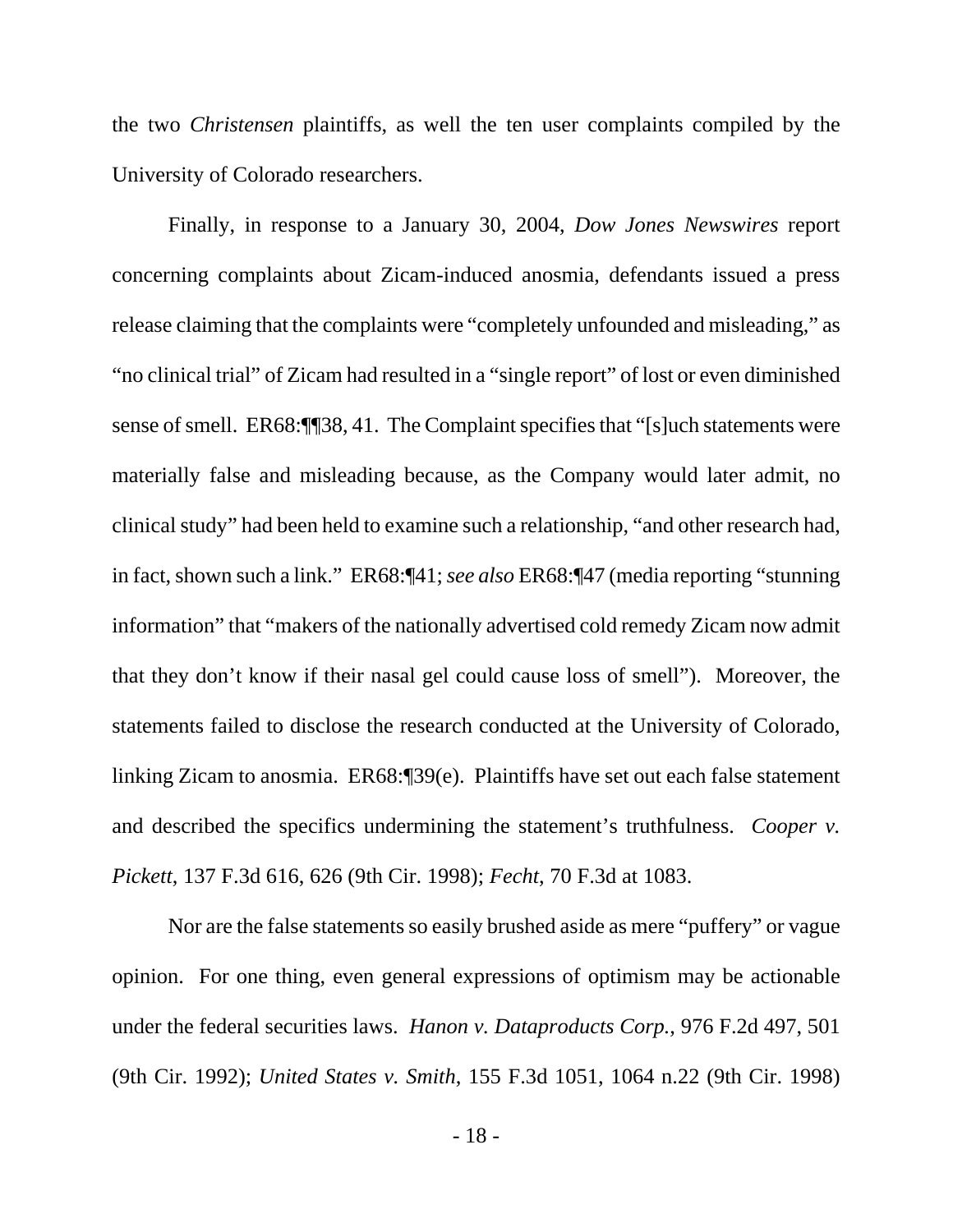("there simply is no per se rule that 'soft' information cannot be 'material' within the meaning of Rule 10b-5"). "What might be innocuous 'puffery' or mere statement of opinion standing alone may be actionable as an integral part of a representation of material fact when used to emphasize and induce reliance upon such a representation." *Casella v. Webb*, 883 F.2d 805, 808 (9th Cir. 1989).

Moreover, defendants made specific, pointed reassurances about the Company's *core* performer. ER68:¶2. Investors would be hungry for such reassurances, because the information came from the Company's top executives – and this Court recognizes that investors "'justifiably place[] heavy reliance on the statements and opinions of corporate insiders.'" *Hanon*, 976 F.2d at 503 (citation omitted).

Thus, Matrixx investors undoubtedly listened when defendants assured them that the Zicam brand was an "efficacious product." ER68:¶32. But how could a product that was allegedly destroying some users' sense of smell be considered "efficacious" at the same time? Defendants asserted that Zicam was *the* driving force behind Matrixx's "very strong momentum" heading into cough-and-cold season, by offering a "unique benefit" to users. ER68:¶33. Again, how could "very strong momentum" and a "unique benefit" be associated with a dangerous product that had (a) prompted a scathing presentation to the American Rhinologic Society, and (b) already led to (undisclosed) product-liability litigation? These were no idle "puffing"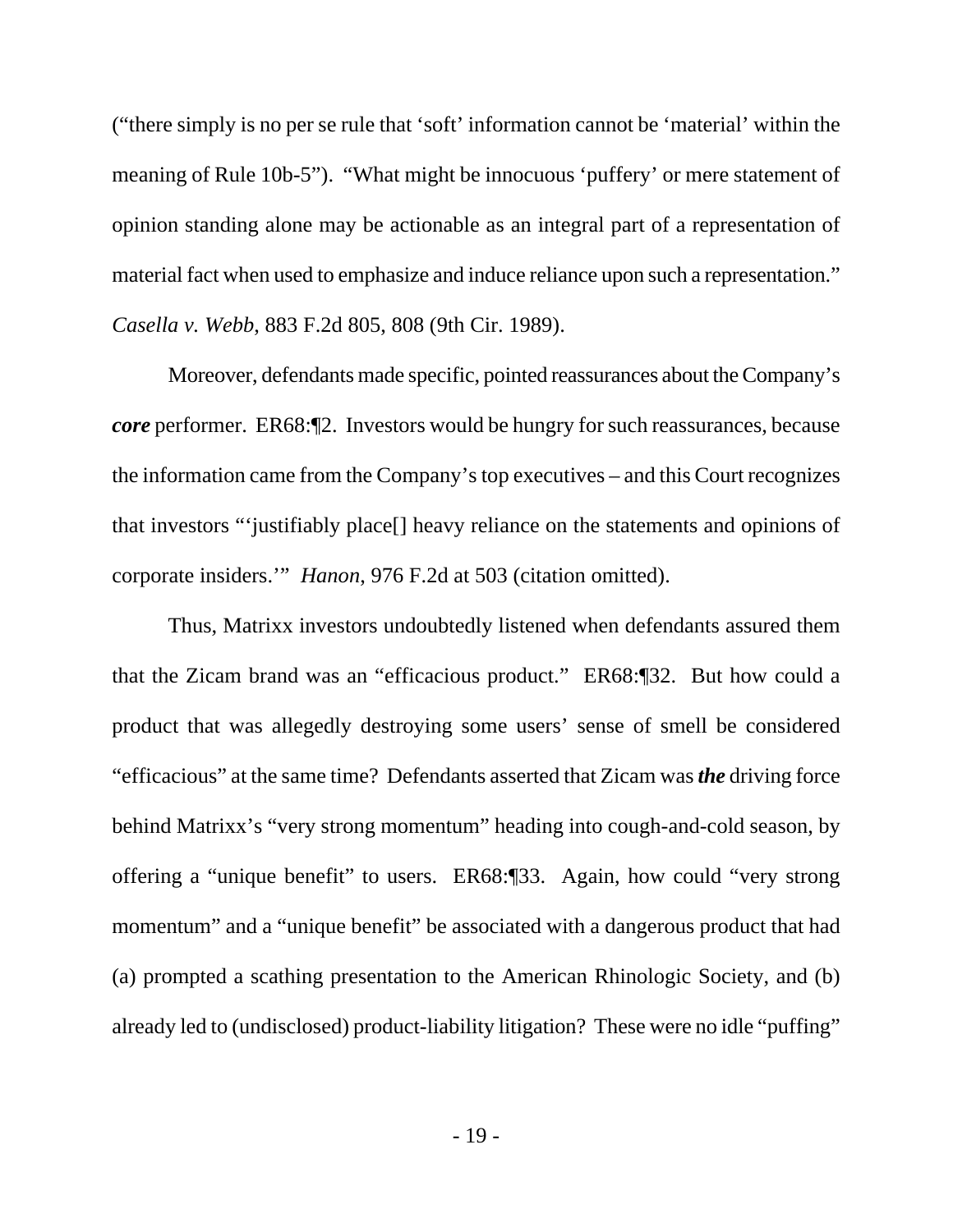statements; rather, they were the sort of reassurances that mattered to investors. As such, they were both material and actionable. $^{13}$ 

Finally, the Complaint clearly sets forth which defendant is responsible for which misstatement. Matrixx, of course, is responsible for *all* of the Class Period statements made on its behalf – whether set forth in a press release, or on a conference call. Thus, Matrixx itself made the false statements alleged at ER68:¶32 (press release), ER68:¶¶33-34 (conference call), ER68:¶35 (Form 10-Q filed with SEC), ER68:¶37 (press release), and ER68:¶38 (press release). But Matrixx is not the only defendant who "spoke" in this case.

Matrixx's Chief Executive Office and President Carl Johnson is actually *quoted* making several of the misleading public statements. *See* ER68:¶32 (press release); ER68:¶¶33-34 (conference call). Moreover, both Johnson and Matrixx's Chief Financial Officer William Hemelt signed the misleading Form 10-Q filed with the

l

<sup>&</sup>lt;sup>13</sup> "The materiality of management's views concerning" a company's progress and earnings prospects "is beyond doubt." *Elkind v. Liggett & Myers, Inc.*, 635 F.2d 156, 164 n.12 (2d Cir. 1980); *Virginia Bankshares, Inc. v. Sandberg*, 501 U.S. 1083, 1093 (1991) ("conclusory terms in a commercial context are reasonably understood to rest on a factual basis that justifies them as accurate, the absence of which renders them misleading"); *id*. at 1090 (even insiders' statements of belief or opinion can take on increased importance to shareholders, who know that insiders "usually have knowledge and expertness far exceeding the normal investor's resources").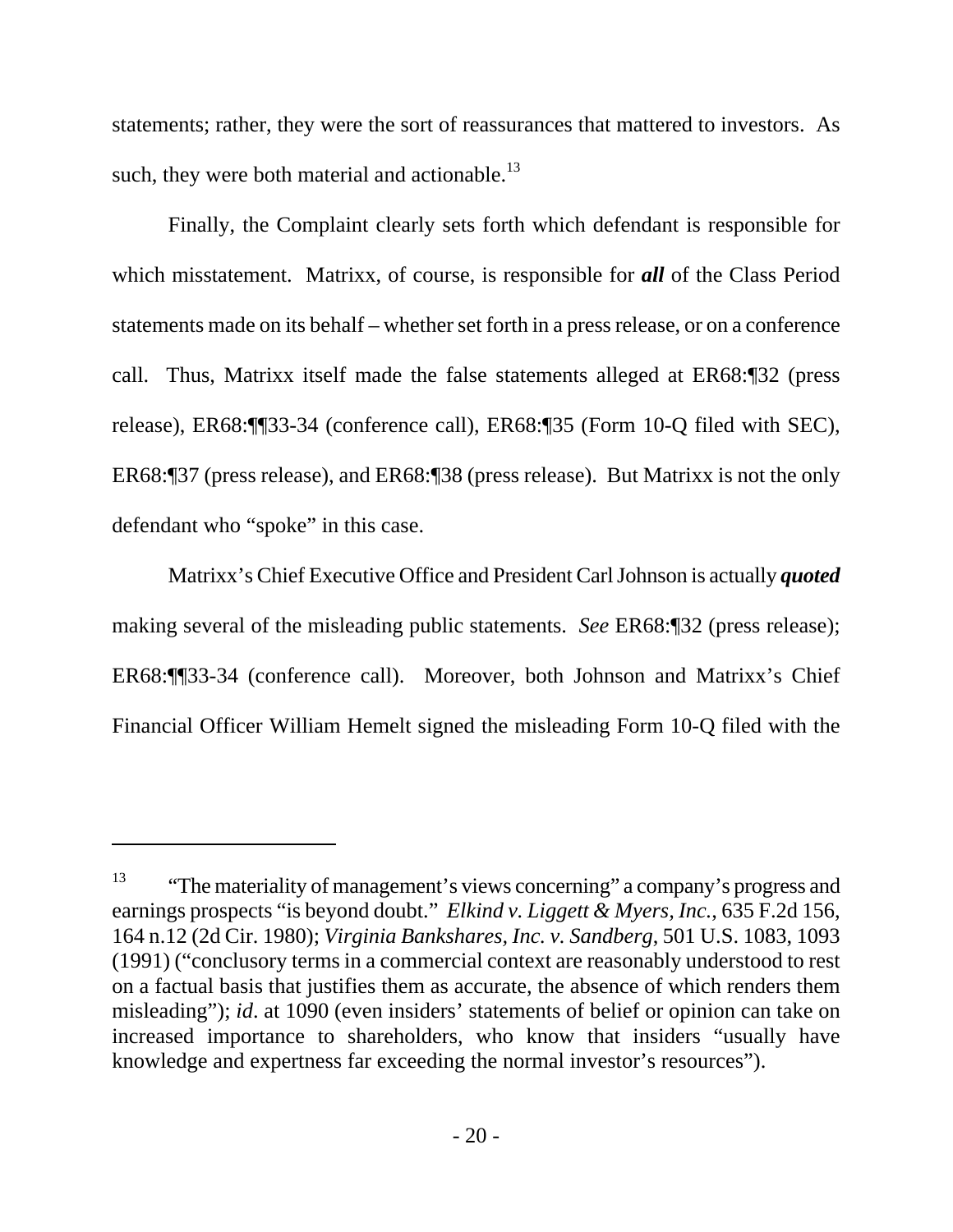SEC (ER68: $\sqrt{35}$ ) – so there is no disputing that both men "made" the statements therein. *Howard v. Everex Sys.*, 228 F.3d 1057, 1061 (9th Cir. 2000).

Finally, each of the three men is also responsible for misstatements in Matrixx's press releases and the SEC filing. This Court has long recognized that it is reasonable to infer that a corporation's annual reports, press releases, or other forms of "group published" information are the collective actions of its officers and directors. *Blake v. Dierdorff*, 856 F.2d 1365, 1369 (9th Cir. 1988); *Wool v. Tandem Computers, Inc.*, 818 F.2d 1433, 1440 (9th Cir. 1987). This makes sense, especially here: surely Hemelt, as Matrixx's top financial officer, would be responsible for a press release discussing the Company's financial prospects. *See* ER68:¶¶32, 37. By the same token, one would expect Matrixx Director of Research and Development Timothy Clarot to have contributed to the release denying alleged links between Zicam and anosmia as "completely unfounded and misleading." ER68:¶38. And it is reasonable to presume Matrixx President and CEO Johnson's involvement in each of the Company's major press releases, whether they concerned guidance going forward (ER68:¶37) or the Company's attempts at damage control (ER68:¶38) following news that the FDA was investigating a potential link between Zicam and anosmia, and that Zicam productliability lawsuits had been filed. ER68:¶¶6-7.

Defendants insist that that PSLRA, despite not mentioning the group-published inference, nonetheless abolished it. Defs.' Brf. at 26 n.10. But the inference is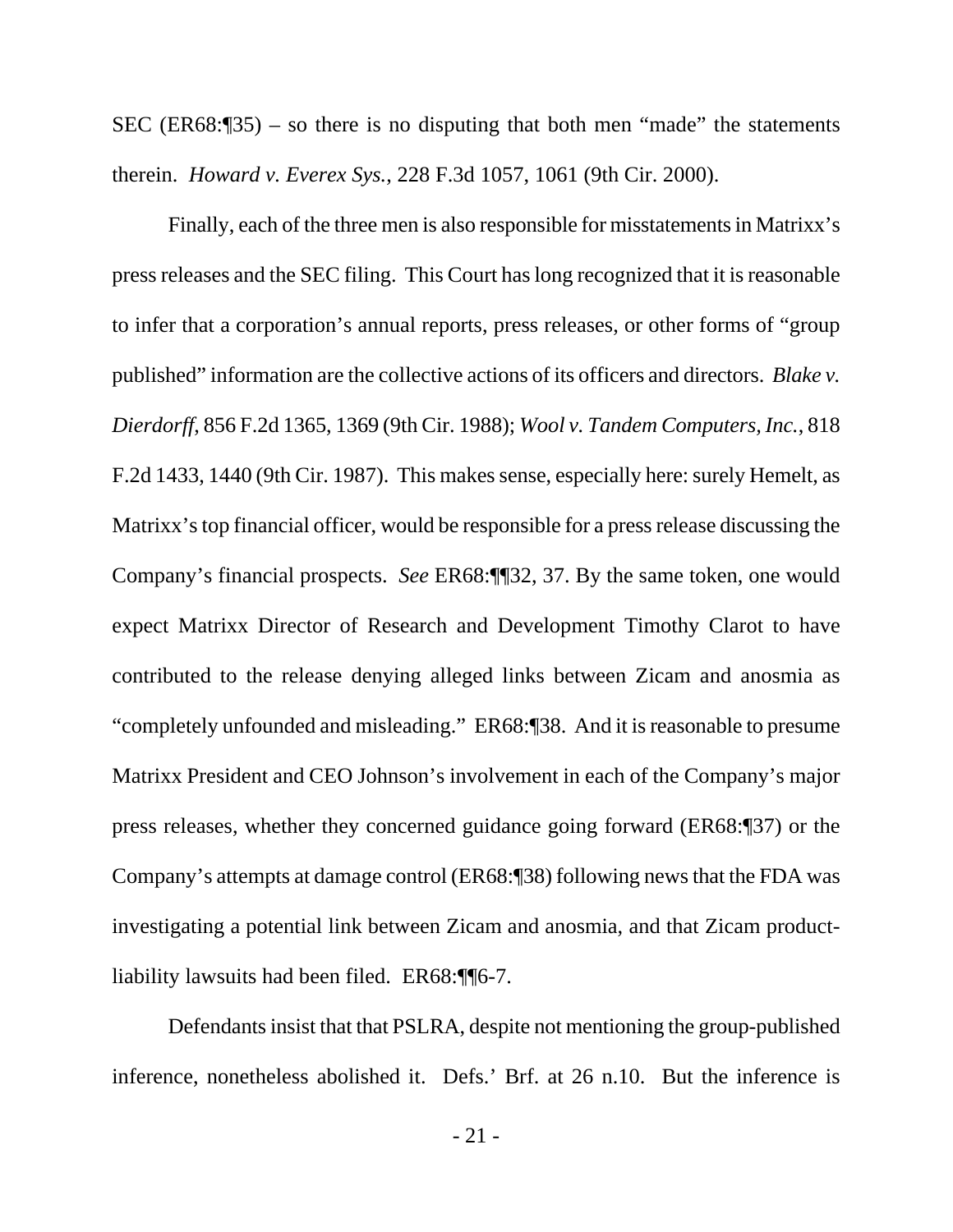"grounded in reasonableness," *In re GlenFed, Inc. Sec. Litig.*, 60 F.3d 591, 593 (9th Cir. 1995) – and the PSLRA did not change the fact that plaintiffs still get the benefit of reasonable inferences in their favor. *Am. West*, 320 F.3d at 931. This includes group-published information. *In re BISYS Sec. Litig.*, 397 F. Supp. 2d 430, 439 (S.D.N.Y. 2005) ("the majority of courts in this and other jurisdictions have found that the doctrine is alive and well"); *In re Secure Computing Corp. Sec. Litig.*, 120 F. Supp. 2d 810, 821 (N.D. Cal. 2000) ("the majority of the district courts in the Ninth Circuit that have addressed the issue have concluded that the group published information presumption survives the PSLRA"). Defendants point out that two circuit courts have concluded that the inference is no longer viable (Defs.' Brf. at 26 n.10), but both courts made the same mistake by assuming the inference is used to allege a defendant's *scienter*, versus his involvement in a group-published document.<sup>14</sup> *See*, *e.g.*, *BISYS*, 397 F. Supp. 2d at 440 (rejecting Fifth Circuit's holding in *INSpire*, because "the group pleading doctrine has no effect on the PSLRA's *scienter* requirement") (court's emphasis). The inference survives.

<sup>14</sup> *See Southland Sec. Corp. v. INSpire Ins. Solutions Inc.*, 365 F.3d 353, 365 (5th Cir. 2004) ("'group pleading' doctrine conflicts with the scienter requirement of the PSLRA"); *Makor Issues & Rights, Ltd. v. Tellabs, Inc.*, 437 F.3d 588, 602-03 (7th Cir. 2006) (assuming that group-published allegations were an attempt to comply with PSLRA's scienter requirement).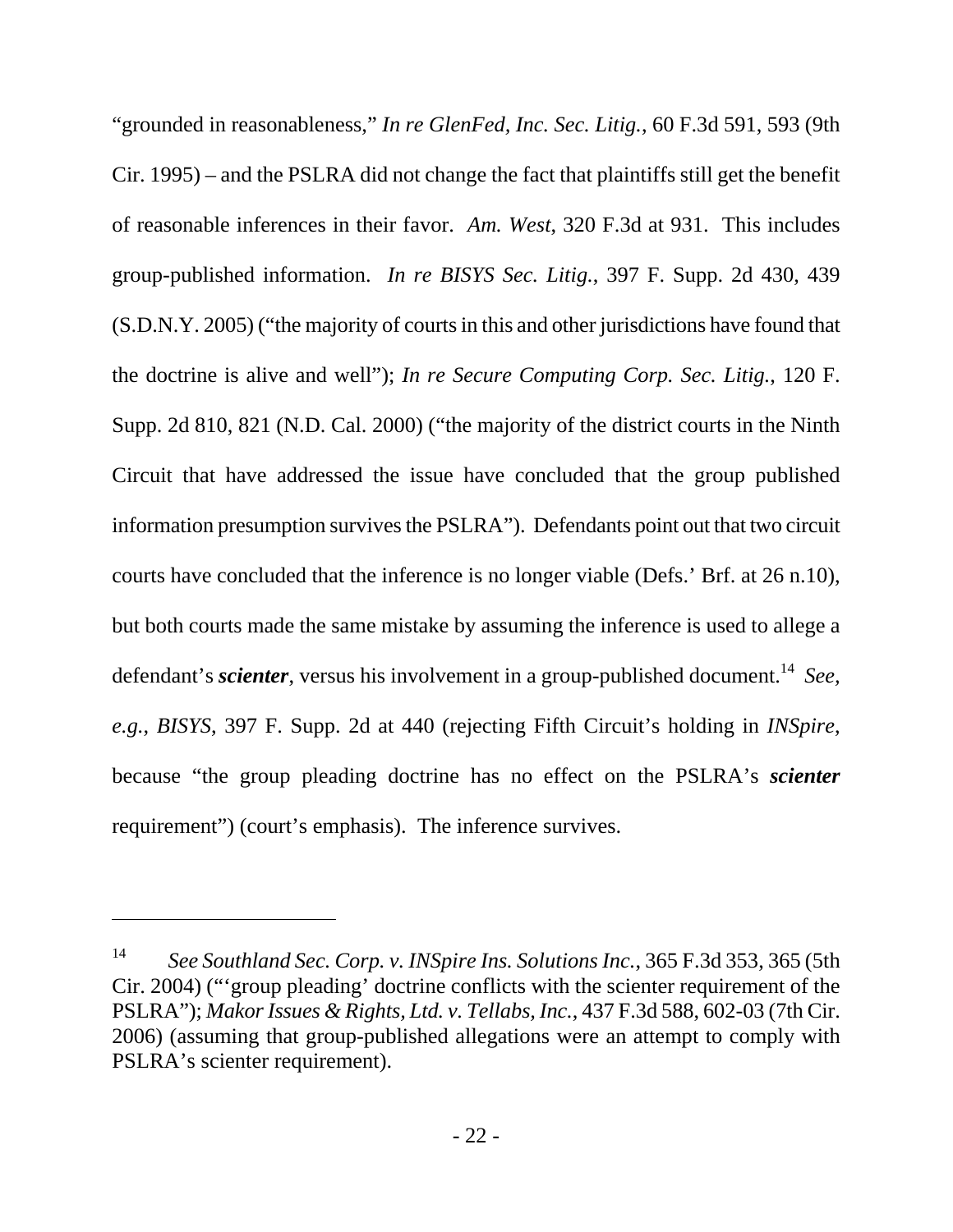### **B. The Complaint's Allegations Raise a Strong Inference of Scienter**

## **1. Defendants' Purported Lack of "Motive" Is Nothing but an Irrelevant Distraction from Facts that, Considered as a Whole, Raise a Strong Inference of Scienter**

The district court – and now defendants – thought it important that the Complaint did not ascribe any "motivation" to defendants. ER88:13; Defs.' Brf. at 52-55. But, as plaintiffs' Opening Brief explained, it is beyond cavil that evidence of a defendant's "motive" is *not* required to satisfactorily plead a securities-fraud claim; deliberate recklessness or actual intent suffice. *See* Pltfs.' Brf. at 38-40; *see also Hanon*, 976 F.2d at 507; *Am. West*, 320 F.3d at 944 (scienter "can be established even if the officers who made the misleading statements did not sell stock during the class period"); *Ganino*, 228 F.3d at 170 ("if the court decides on remand that the Complaint successfully pleaded the defendants engaged in conscious or reckless misbehavior, it need not also consider the motive and opportunity prong of scienter").

In response, defendants ignore both *Hanon* and *Ganino*. 15 Instead, they dredge up an unpublished district court slip opinion from 13 years ago that appears to demand a showing of "motive," and mention a few cases in which defendants' motive *was*

<sup>15</sup> Defendants do cite *Ganino* elsewhere in their brief, but not for its "motivation" holding. Defs.' Brf at 15 n.7 (judicial notice).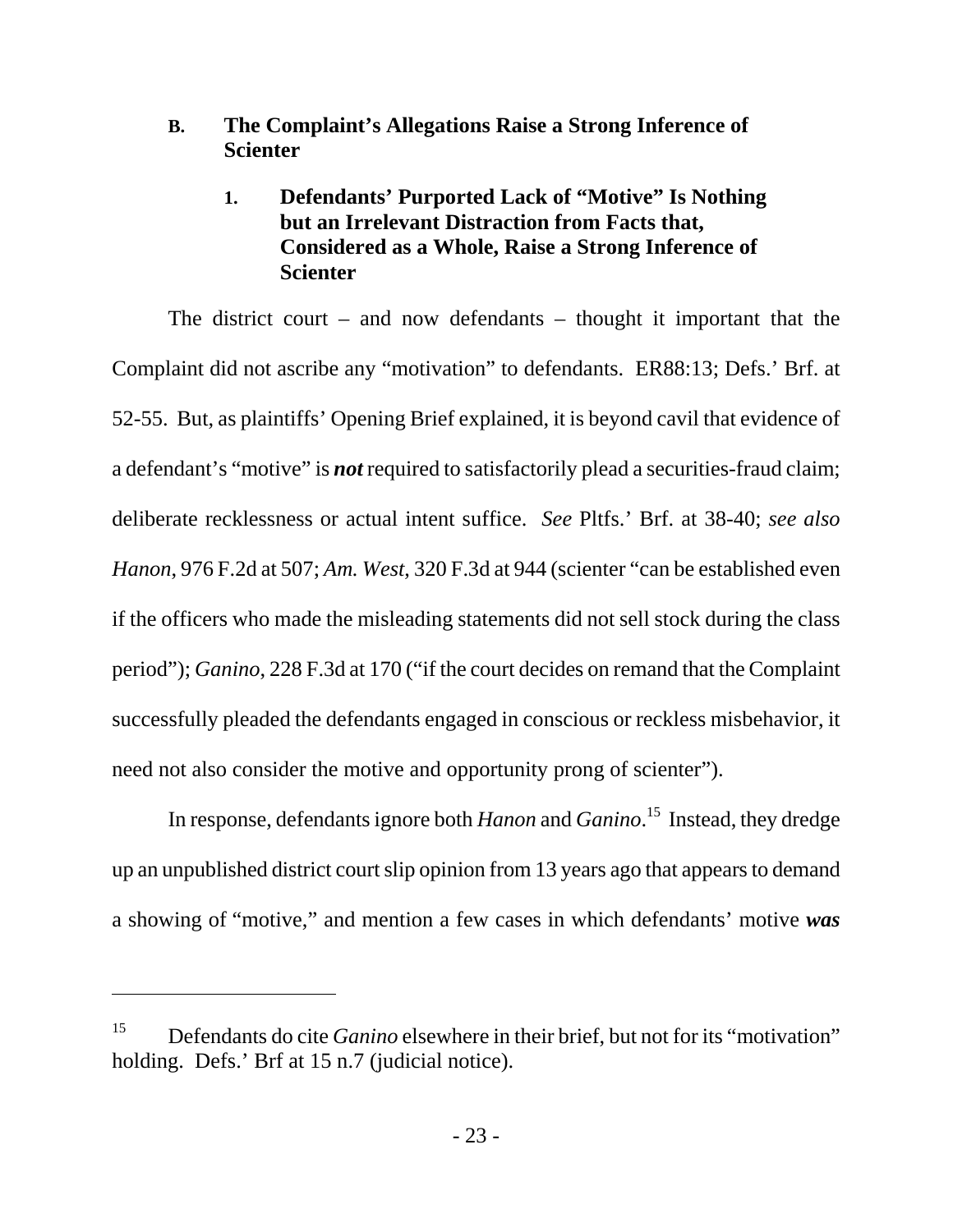alleged. Defs.' Brf. at 52-53. That mention is a *non sequitur*, however, in light of the fact that motivation – while it may bolster scienter allegations – simply is not required.

Defendants also assert that this Court, in its post-PSLRA decisions, has not found a strong inference of scienter without there being at least "*some allegation of insider stock sales.*" Defs.' Brf. at 53 (defendants' emphasis). But that case-specific happenstance does not matter here. This Court in *Am. West* said it plainly: "the lack of stock sales by a defendant is not dispositive as to scienter." 320 F.3d at 944. Defendants try to distinguish *Am. West* by pointing out the peculiar facts that supported a strong inference of scienter there, but just because defendants here did not receive direct warning letters from the FDA, or conduct meetings with FDA officials, does not mean that they were unaware of information directly contradicting their public statements.

To the contrary, defendants knew well before, and then during, the Class Period, that Zicam users were accusing the product of having caused their lost sense of smell. ER68:¶¶24-29. Matrixx's Vice President of Research and Development contacted an outside researcher in the taste-and-smell field (Dr. Miriam Linschoten) in September 2002 concerning Zicam's possible link with anosmia, because one of the several patients Dr. Linschoten was treating for Zicam-induced anosmia had also complained directly to Matrixx. ER68:¶26. Clarot admitted to Dr. Linschoten that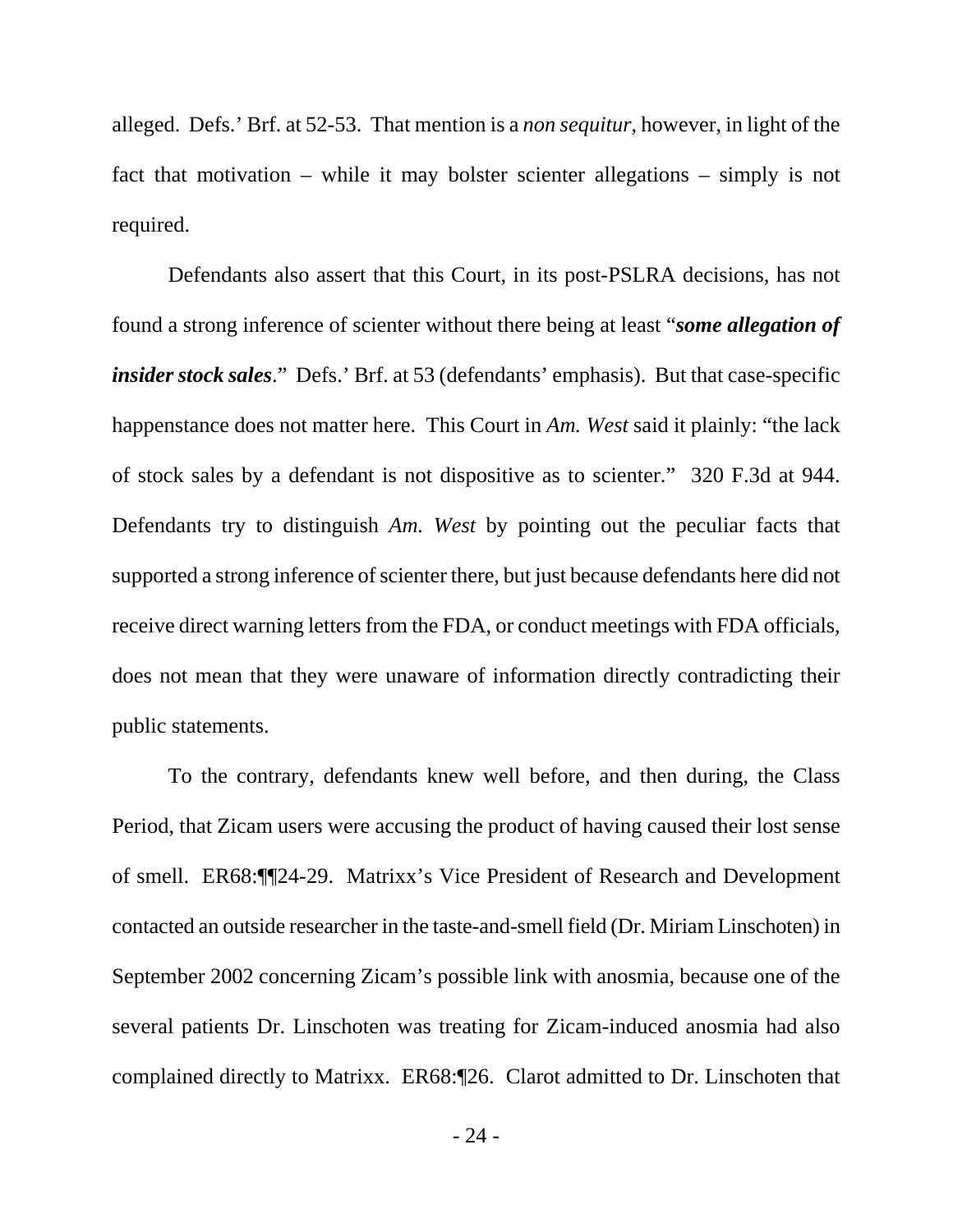Matrixx had received complaints from *other* Zicam users as early as 1999, asserting that Zicam had caused their anosmia. *Id*. In September 2003 Matrixx learned of an upcoming presentation to the American Rhinologic Society that focused on Zicaminduced anosmia in at least ten individuals – and responded by demanding that the researchers omit any mention of "Zicam." ER68:¶28. Nine plaintiffs sued Matrixx in four product-liability suits during the Class Period. ER68:¶49. The FDA began investigating complaints of Zicam-induced anosmia sometime before January 30,  $2004$  – sobering news which defendants countered with a misleading press release.<sup>16</sup> ER68:¶¶40-41.

Considered in their totality, *Am. West.*, 320 F.3d at 945, the facts illustrate defendants' knowledge of specific information that contradicted their public representations concerning Zicam. No more is required – and certainly not moredefinitive *proof*, as defendants would have. *Green Tree*, 270 F.3d at 665 ("classic fact pattern[] giving rise to a strong inference of scienter is that defendants published statements when they knew facts or had access to *information suggesting* that their

<sup>&</sup>lt;sup>16</sup> Defendants seek solace in the fact that the FDA never ordered Matrixx to withdraw Zicam from the market. Defs.' Brf. at 37. That does not mean much, however. For example, the popular "Vioxx" drug, despite causing an estimated 39,000 to 60,000 heart-attack deaths before Merck voluntarily pulled it off the market, "was never banned by the FDA." *See* Delthia Ricks, *Drug decisions cause outbreak of shock; recommendations by FDA panels that COX-2 drugs remain in use are criticized by doctors, activists*, Newsday, Feb. 20, 2005, at A24.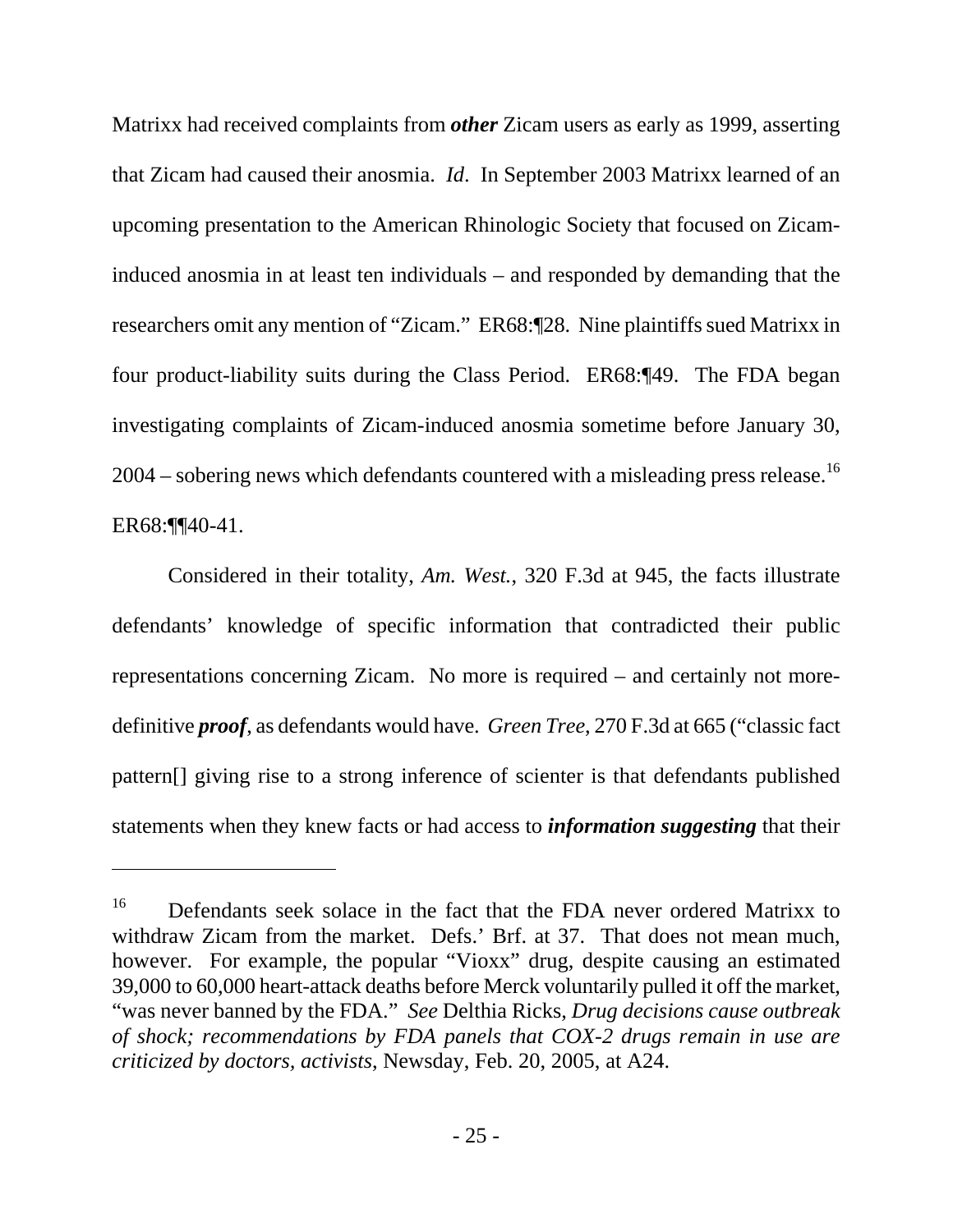public statements were materially inaccurate") (emphasis added); *Aldridge v. A.T. Cross Corp.*, 284 F.3d 72, 83 (1st Cir. 2002) (when defendants "*knew facts suggesting* the statements were inaccurate or misleadingly incomplete is classic evidence of scienter") (emphasis added).

#### **2. Defendants Unsuccessfully Attack Other Allegations that Help to Bolster the Strong Inference of Scienter**

In addition to the above facts showing that Zicam-anosmia information was communicated to defendants before and during the time they were making contradictory public statements, the Complaint was able to allege even more circumstances that supported a strong inference of defendants' scienter. *Herman & MacLean v. Huddleston*, 459 U.S. 375, 390 n.30 (1983) (noting that circumstantial evidence can constitute proof of scienter in fraud cases). The circumstances included Zicam's undisputed importance to Matrixx's bottom line, and the close temporal proximity between defendants' misstatements and contradictory post-Class Period events.

Defendants' attempts to denigrate these additional allegations are unsuccessful.

They say the "core product" inference works only when critical facts both "exist" and "have been communicated to a company." Defs.' Brf. at 56. Plaintiffs agree with that statement – for Matrixx was specifically warned, in 1999, 2002, and again in 2003-2004, of the existence of a *critical* fact: Zicam users were complaining that the product had caused them to lose their sense of smell. Zicam users complained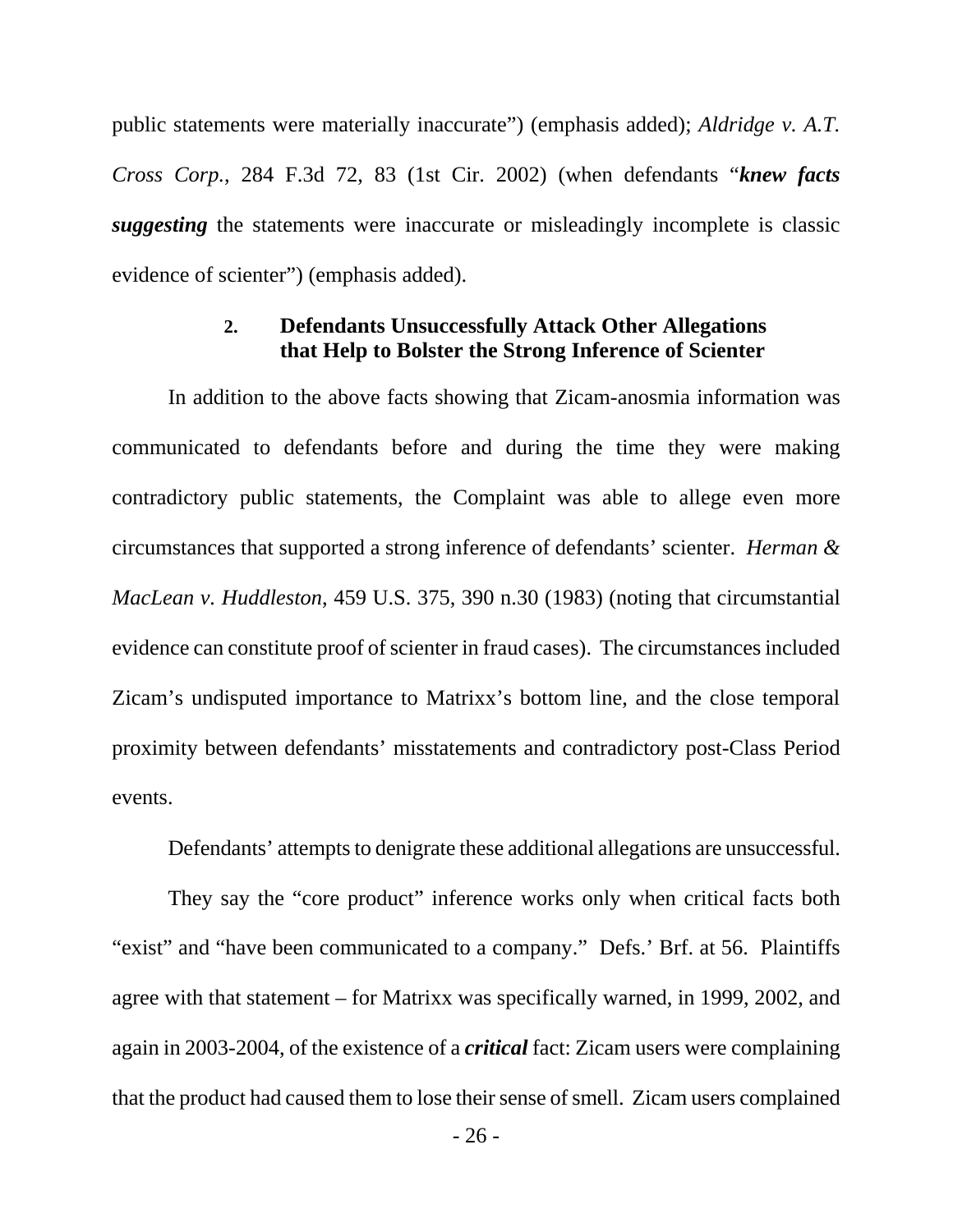to Matrixx, as did medical doctors and researchers. ER68:¶¶24-26, 28. Lawsuits were being filed! ER68:¶49. Defendants even went so far as to contact one of the complaining doctors (and admit to her that Matrixx had received similar complaints), and warned another doctor to excise the Zicam name from a blockbuster medical society presentation. ER68:¶[26-27, 29. Defendants quibble whether the complaints were "credible" (Defs.' Brf. at 57), but that is a determination better left for a fact finder. *Levan v. Capital Cities/ABC, Inc.*, 190 F.3d 1230, 1240 n.29 (11th Cir. 1999); *United States v. Holleman*, 575 F.2d 139, 145 (7th Cir. 1978).

Defendants argue that the temporal proximity allegations are nothing more than "fraud by hindsight" because plaintiffs have pointed to post-Class Period events. Their argument is overbroad, however, for by definition a temporal-proximity argument will *always* point to some later event. Impermissible "fraud by hindsight," on the other hand, occurs when a plaintiff "simply contrast[s] a defendant's past optimism with less favorable actual results, and then 'contend[s] that the difference must be attributable to fraud.'" *Shaw v. Digital Equip. Corp.*, 82 F.3d 1194, 1223 (1st Cir. 1996) (citation omitted).

But that is not what plaintiffs here did; rather, plaintiffs accurately reported defendants' insistence on February 2, 2004, that allegations about Zicam-linked anosmia were "*completely unfounded*," and that "*no clinical trial*" had reported any lost or diminished sense of smell – and compared that insistence with defendants'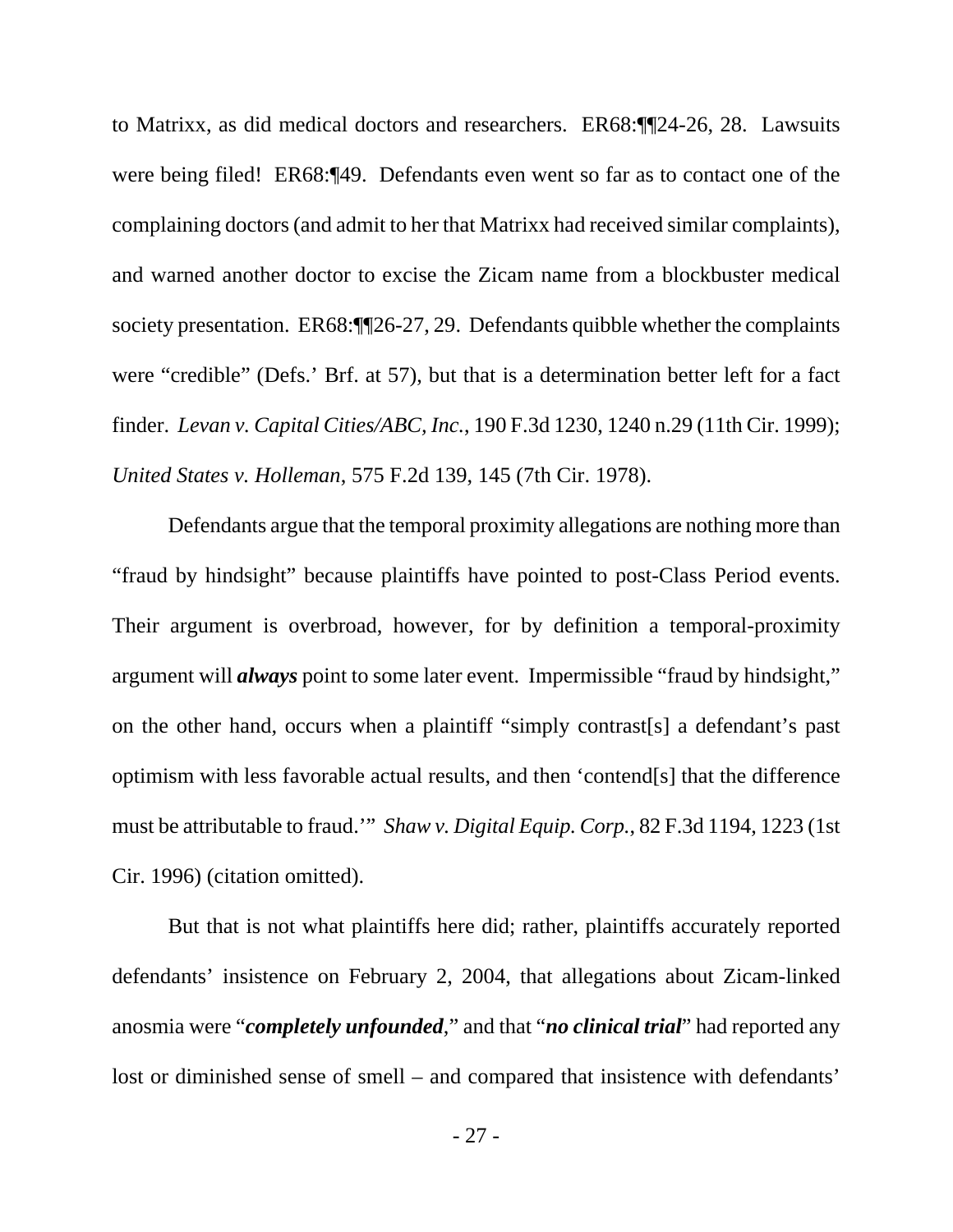admission, just two weeks later, that there was actually "insufficient scientific evidence" available to say *whether or not* Zicam did indeed affect sense of smell. ER68:¶¶38, 41, 45-47 (emphasis added). Defendants conceded that they were *then* going to begin animal and human testing to determine whether the alleged link existed. ER68: $\P$ 47.<sup>17</sup> The contradiction is obvious.

Plaintiffs also were able to point to the peer-reviewed publication in the *American Journal of Rhinology*, soon after the Class Period, of the Jafek-Linschoten-Murrow study that defendants had known back in September 2003 was to be presented to the American Rhinologic Society. Defendants really have no response, other than to parrot the district court's incorrect conclusion that the 2004 publication was "irrelevant" to defendants' state of mind during the Class Period. Defs.' Brf. at 58; *id*. at 58 n.15 (publication has "no bearing" on defendants' knowledge during Class Period). But the record reflects that the peer-reviewed, published information was the *same* information defendants knew about during the Class Period. ER68:<sup>164</sup>; *see also* Transcript at 35:18-36:12 (counsel informs court that same research "was ultimately subjected to peer review, passed peer review and was published" in the

 $17$  Plaintiffs agree with defendants that temporal proximity alone may not suffice, but point out that the Complaint is replete with other allegations bolstering a strong inference of scienter.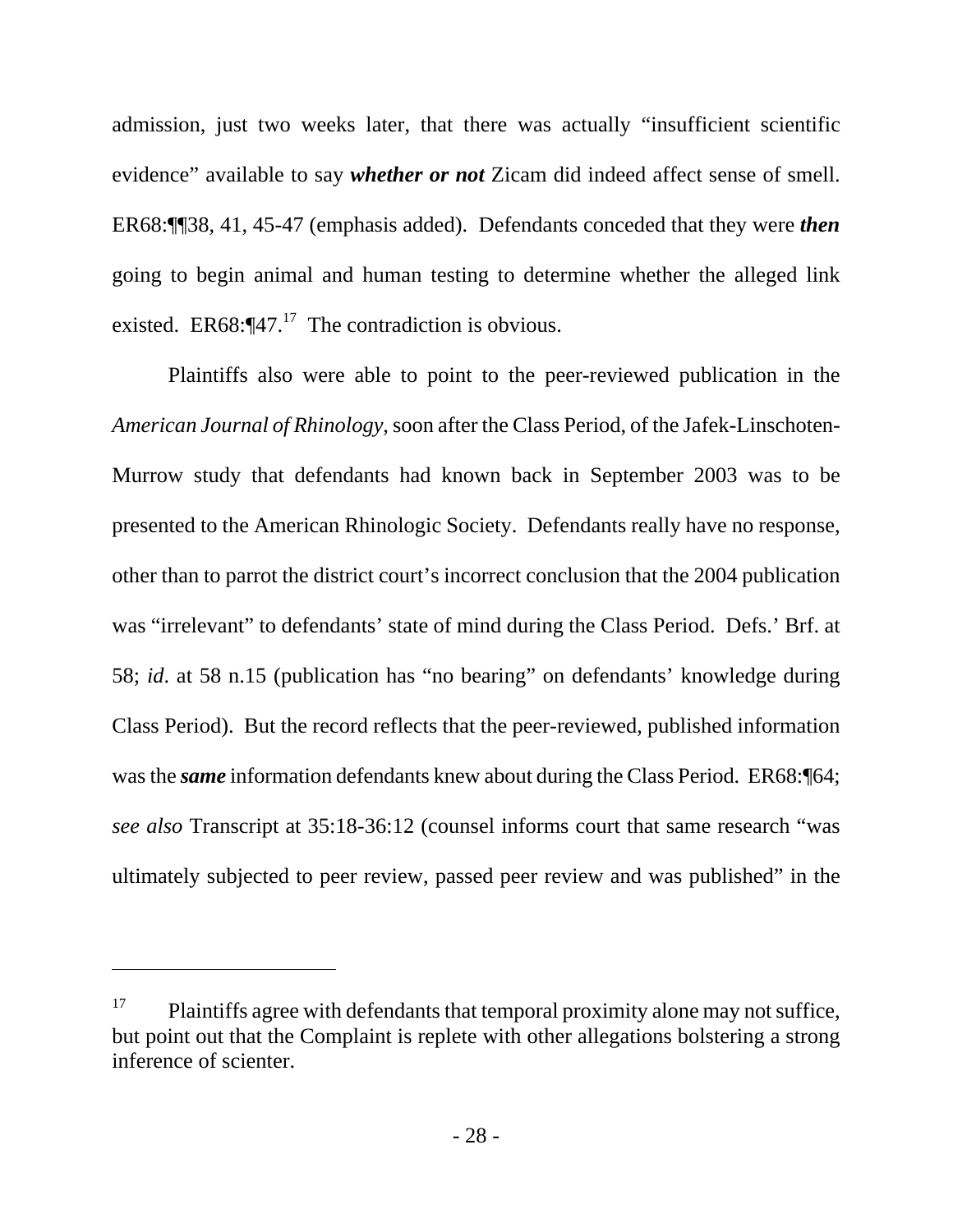*American Journal of Rhinology*). The district court erred in not accepting the allegation as true.

The court compounded its error by holding that the information's relevance to defendants' state of mind in 2003 turned on its "reliab[ility]" and whether it was already peer-reviewed. ER88:12. The district court overstepped its authority by deciding for itself, on a motion to dismiss, the weight to be accorded the study. *Jones v. Johnson*, 781 F.2d 769, 772 n.1 (9th Cir. 1986) ("any weighing of the evidence is inappropriate on a 12(b)(6) motion"); *Neitzke*, 490 U.S. at 327; *Goldman*, 754 F.2d at 1067. Moreover, the facts show that the September presentation, peer-reviewed or not at that time, *was* taken seriously by defendants – they reacted to it by twice writing Dr. Jafek (ER68:¶29), and by convening a panel of doctors and scientists *in direct response to it*! *See* ER68:¶45 (defendants admit two-day Zicam-anosmia meeting "was held in response to" the September 2003 poster presentation). Defendants, and the district court, are wrong to dismiss either version of the Jafek-Linschoten-Murrow materials as irrelevant to defendants' knowledge.<sup>18</sup>

<sup>&</sup>lt;sup>18</sup> Should this Court wish to view either version of the Jafek-Linschoten-Murrow materials referenced in the Complaint, they are available on the Internet. *See* http://www.coldcure.com/anosmia/jafek.ppt (September 2003 presentation to the American Rhinologic Society) and http://coldcure.com/anosmia/jafek-zicamanosmia.pdf (peer-reviewed publication in the *American Journal of Rhinology* in the *Journal*'s May-June 2004 issue).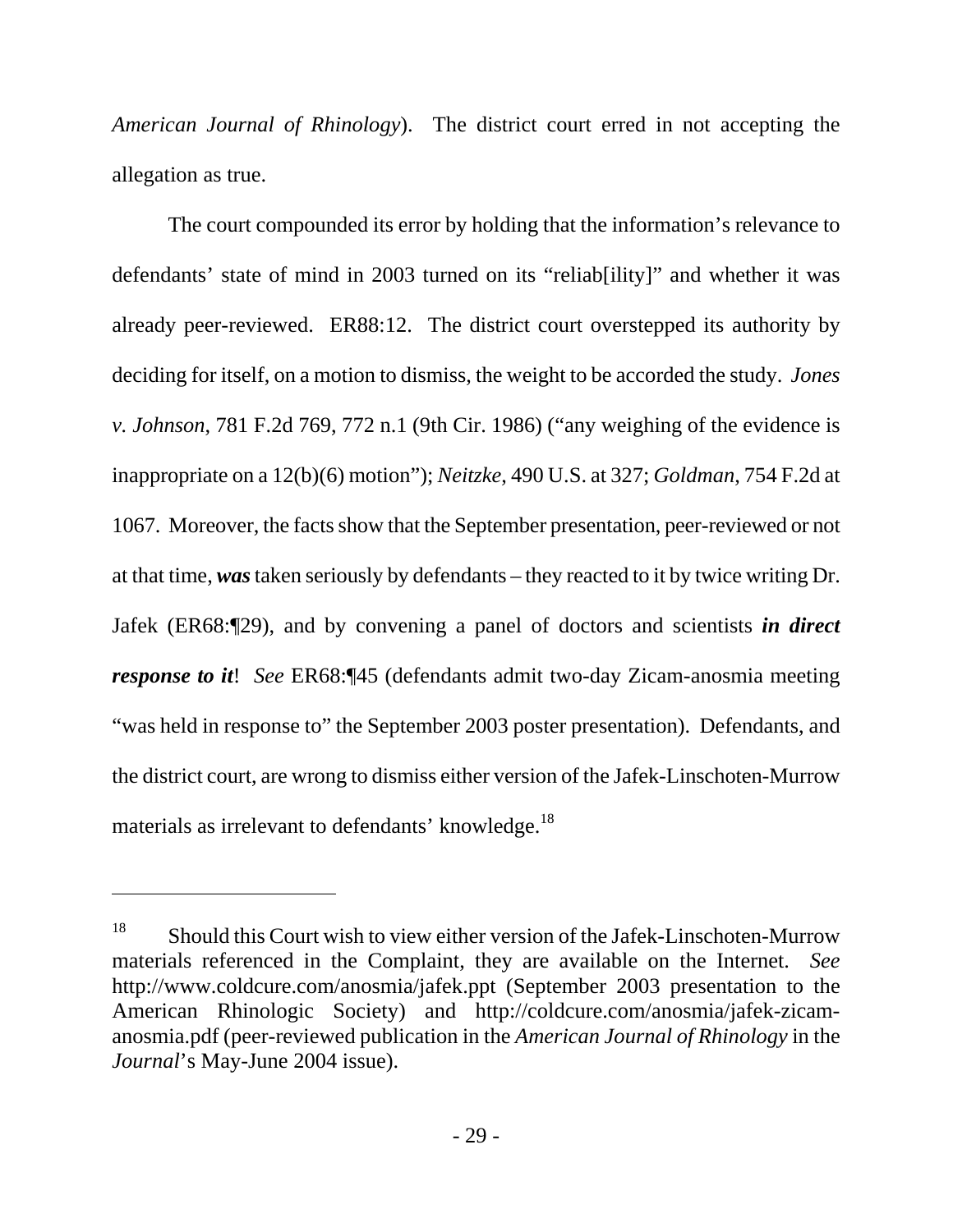Finally, while the large number of post-Class Period personal-injury lawsuits against Matrixx are not dispositive on the scienter issue, nor are they completely irrelevant. Even the district court acknowledged that the hundreds of lawsuits "may very well be relevant to Defendants' knowledge of user complaints." ER88:6. The plaintiffs in each one alleged that Zicam had damaged their sense of smell. ER68:¶49. This is the same charge that defendants knew had been leveled at Matrixx since at least 1999; defendant Clarot admitted as much to Dr. Linschoten. ER68:¶26. It was the same charge alleged by nine personal-injury plaintiffs during the Class Period. ER68:¶49. Thus, it was not "sheer speculation" that Matrixx should have anticipated additional suits given the Class Period complaints. Defs.' Brf. at 59. *See Novak v. Kasaks*, 216 F.3d 300, 313 (2d Cir. 2000) (post-class period events help support inference of class-period problems).

At bottom, when considered in their entirety the alleged facts raise a strong inference of defendants' scienter.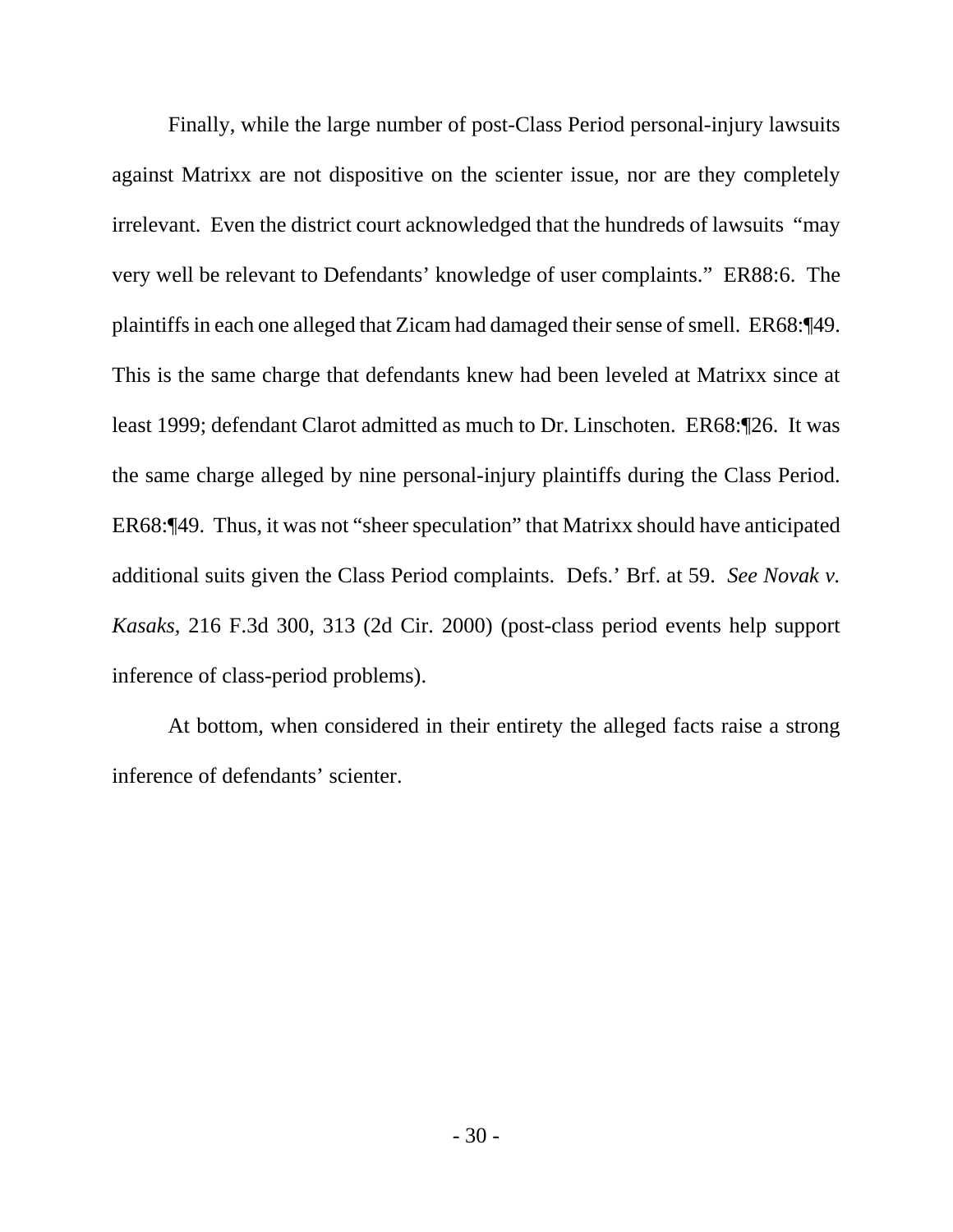#### **II. CONCLUSION**

The dismissal with prejudice should be reversed.

DATED: November 13, 2006 Respectfully submitted,

LERACH COUGHLIN STOIA GELLER RUDMAN & ROBBINS LLP WILLIAM S. LERACH DARREN J. ROBBINS JOSEPH D. DALEY SCOTT H. SAHAM

### JOSEPH D. DALEY

655 West Broadway, Suite 1900 San Diego, CA 92101 Telephone: 619/231-1058 619/231-7423 (fax)

LERACH COUGHLIN STOIA GELLER RUDMAN & ROBBINS LLP SAMUEL H. RUDMAN DAVID A. ROSENFELD 58 South Service Road, Suite 200 Melville, NY 11747 Telephone: 631/367-7100 631/367-1173 (fax)

BONNETT, FAIRBOURN, FRIEDMAN & BALINT, P.C. ANDREW S. FRIEDMAN FRANCIS J. BALINT, JR. 2901 N. Central Avenue, Suite 1000 Phoenix, AZ 85012-3311 Telephone: 602/274-1100 602/274-1199 (fax)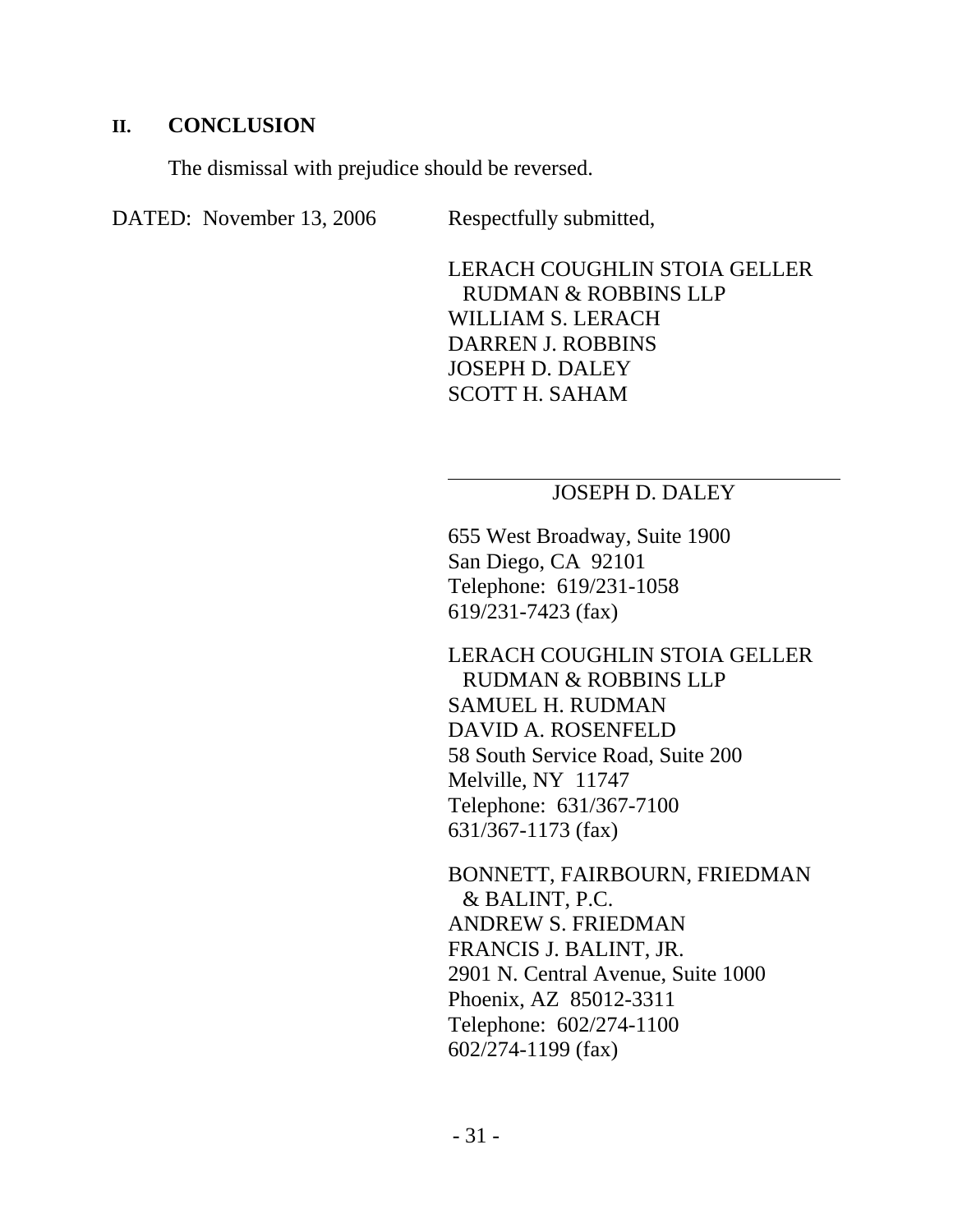CAVANAGH & O'HARA PATRICK O'HARA 407 East Adams Springfield, IL 62701 Telephone: 217/544-1771 217/544-9894 (fax)

Attorneys for Plaintiffs-Appellants

C:\DOCUME~1\joed\LOCALS~1\Temp\MetaSave\MatrixxReply.doc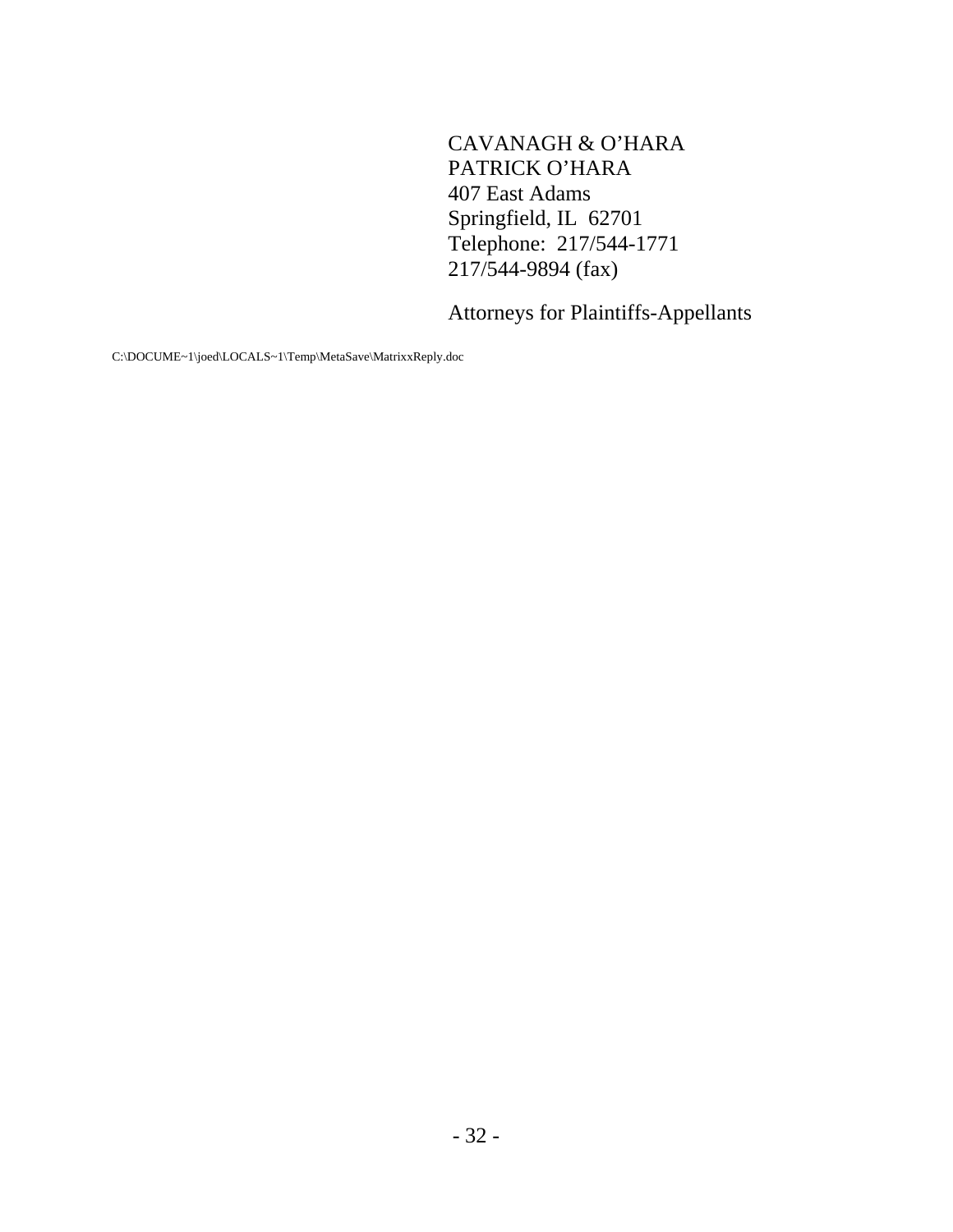## **CERTIFICATE OF COMPLIANCE**

The undersigned counsel certified that Plaintiffs-Appellants' Reply Brief uses a proportionally spaced Times New Roman typeface, 14-point, and that the text of the brief comprises 6,985 words according to the word count provided by Microsoft Word 2002 word processing software.

> JOSEPH D. DALEY COUNSEL FOR PLAINTIFFS-APPELLANTS